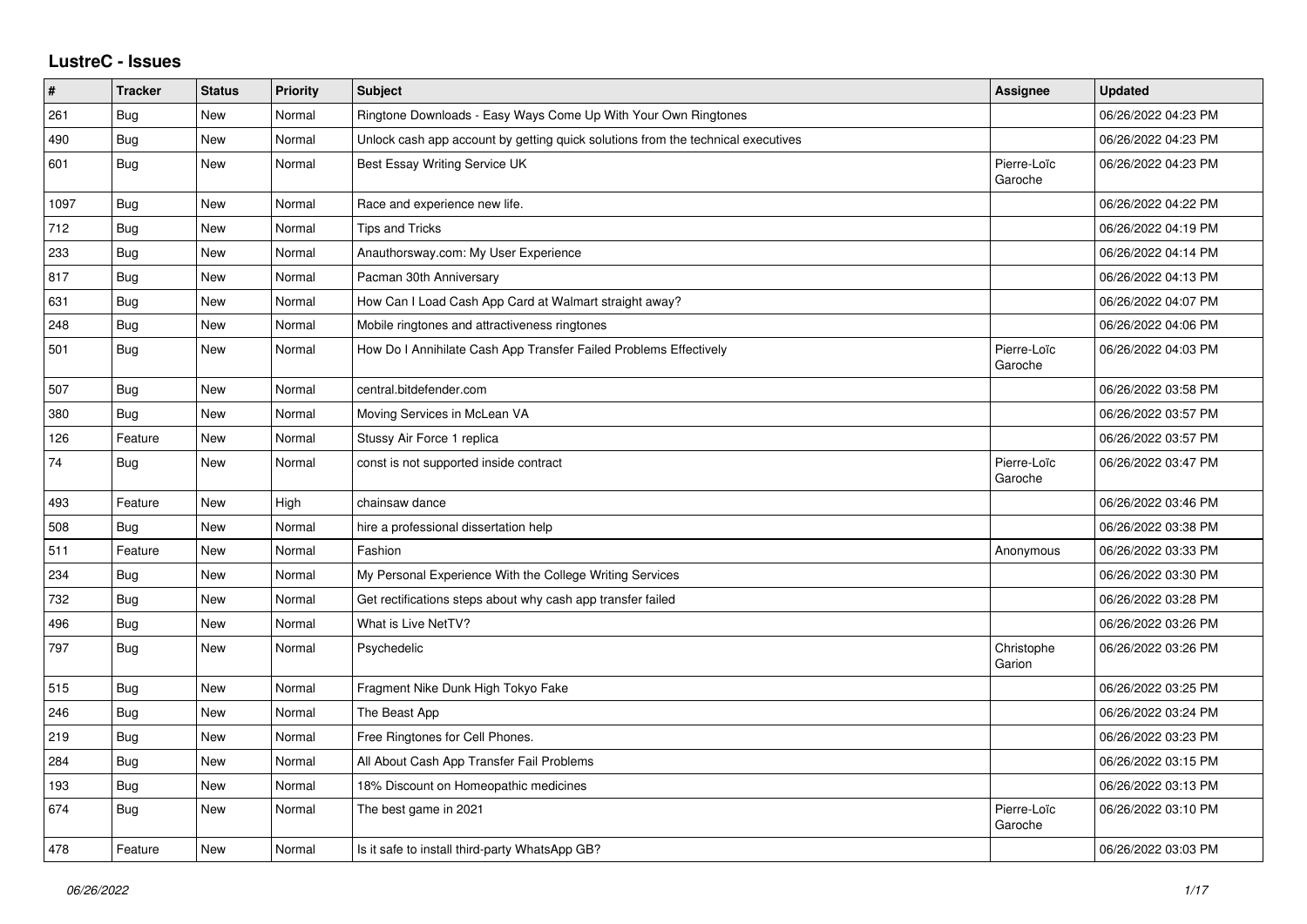| $\vert$ # | <b>Tracker</b> | <b>Status</b> | <b>Priority</b> | <b>Subject</b>                                                         | <b>Assignee</b>        | <b>Updated</b>      |
|-----------|----------------|---------------|-----------------|------------------------------------------------------------------------|------------------------|---------------------|
| 218       | Bug            | New           | Normal          | Popular Educational trends                                             |                        | 06/26/2022 03:01 PM |
| 1077      | Bug            | <b>New</b>    | Normal          | Les excellentes façons d'utiliser ces images                           |                        | 06/26/2022 02:59 PM |
| 158       | <b>Bug</b>     | New           | Normal          | dfghj zcvgh                                                            |                        | 06/26/2022 02:58 PM |
| 592       | <b>Bug</b>     | New           | Normal          | Deezer Premium APK - Baixe músicas de qualquer lugar do mundo de graça |                        | 06/26/2022 02:55 PM |
| 519       | Bug            | New           | Normal          | Are you finding online UK Assignment writers?                          |                        | 06/26/2022 02:55 PM |
| 649       | Feature        | New           | Normal          | Pear Health Benefits                                                   |                        | 06/26/2022 02:53 PM |
| 497       | <b>Bug</b>     | New           | Normal          | Fake Nike Dunk Low Off-White Lot 50                                    |                        | 06/26/2022 02:49 PM |
| 789       | Bug            | New           | Normal          | Full version                                                           |                        | 06/26/2022 02:47 PM |
| 247       | <b>Bug</b>     | New           | Normal          | best 4 Channel Amp                                                     |                        | 06/26/2022 02:47 PM |
| 312       | Bug            | New           | Normal          | Stain Protection Services in Virginia Beach VA                         |                        | 06/26/2022 02:46 PM |
| 582       | Bug            | New           | Normal          | Cash App Won't Let Me Send Money If There Is A Low Balance Available   | Pierre-Loïc<br>Garoche | 06/26/2022 02:39 PM |
| 119       | Bug            | <b>New</b>    | Normal          | klhjigyu                                                               |                        | 06/26/2022 02:31 PM |
| 494       | Bug            | New           | Normal          | <b>Buy Discussion Post</b>                                             |                        | 06/26/2022 02:29 PM |
| 525       | Bug            | New           | Normal          | If you don't have a QR code: How to activate cash app card in app      |                        | 06/26/2022 02:27 PM |
| 183       | Bug            | New           | Normal          | Nursing Assignment Help Online                                         |                        | 06/26/2022 02:25 PM |
| 237       | Feature        | New           | Normal          | HP Printer Assistant Software   Download & Install HP Assistant        |                        | 06/26/2022 02:24 PM |
| 503       | Bug            | New           | Normal          | Youtube Premium Apk free download for Android                          |                        | 06/26/2022 02:23 PM |
| 513       | <b>Bug</b>     | New           | Normal          | Unlock cash app account using the easy steps:                          | Anonymous              | 06/26/2022 02:22 PM |
| 822       | <b>Bug</b>     | New           | Normal          | Dowload Your Boyfriend Game                                            |                        | 06/26/2022 02:21 PM |
| 250       | <b>Bug</b>     | New           | Normal          | Reviews of phone ringtones                                             |                        | 06/26/2022 02:11 PM |
| 573       | Bug            | New           | Normal          | Experimente lo mejor en la aplicación Apk de juegos gratis             |                        | 06/26/2022 02:11 PM |
| 531       | Bug            | New           | Normal          | Cheap Assignment Writing Service UK                                    | Anonymous              | 06/26/2022 02:10 PM |
| 278       | <b>Bug</b>     | New           | Normal          | Cash App Help & Solutions - Here You Will Get Better Assistance        |                        | 06/26/2022 02:05 PM |
| 961       | Bug            | New           | Normal          | TeaTv is an Android                                                    |                        | 06/26/2022 02:02 PM |
| 141       | Feature        | New           | Normal          | Something about jerry curly                                            |                        | 06/26/2022 02:02 PM |
| 589       | Bug            | New           | Normal          | How can I get the cash app phone number of customer support?           |                        | 06/26/2022 01:59 PM |
| 180       | Feature        | New           | Normal          | homoeobazaar                                                           |                        | 06/26/2022 01:57 PM |
| 754       | <b>Bug</b>     | New           | Normal          | Cómo descargar tonos gratis de teléfono celular                        |                        | 06/26/2022 01:56 PM |
| 345       | Bug            | New           | Normal          | Stain Protection Services in Chesapeake VA                             |                        | 06/26/2022 01:53 PM |
| 568       | Bug            | New           | Normal          | Instale a versão mais recente do YouTube Premium                       |                        | 06/26/2022 01:53 PM |
| 267       | <b>Bug</b>     | New           | Normal          | How To Use Internet Radio Services To Listen To Your Favorite Songs    |                        | 06/26/2022 01:52 PM |
| 768       | <b>Bug</b>     | New           | Normal          | Where can you buy best jackets online?                                 |                        | 06/26/2022 01:50 PM |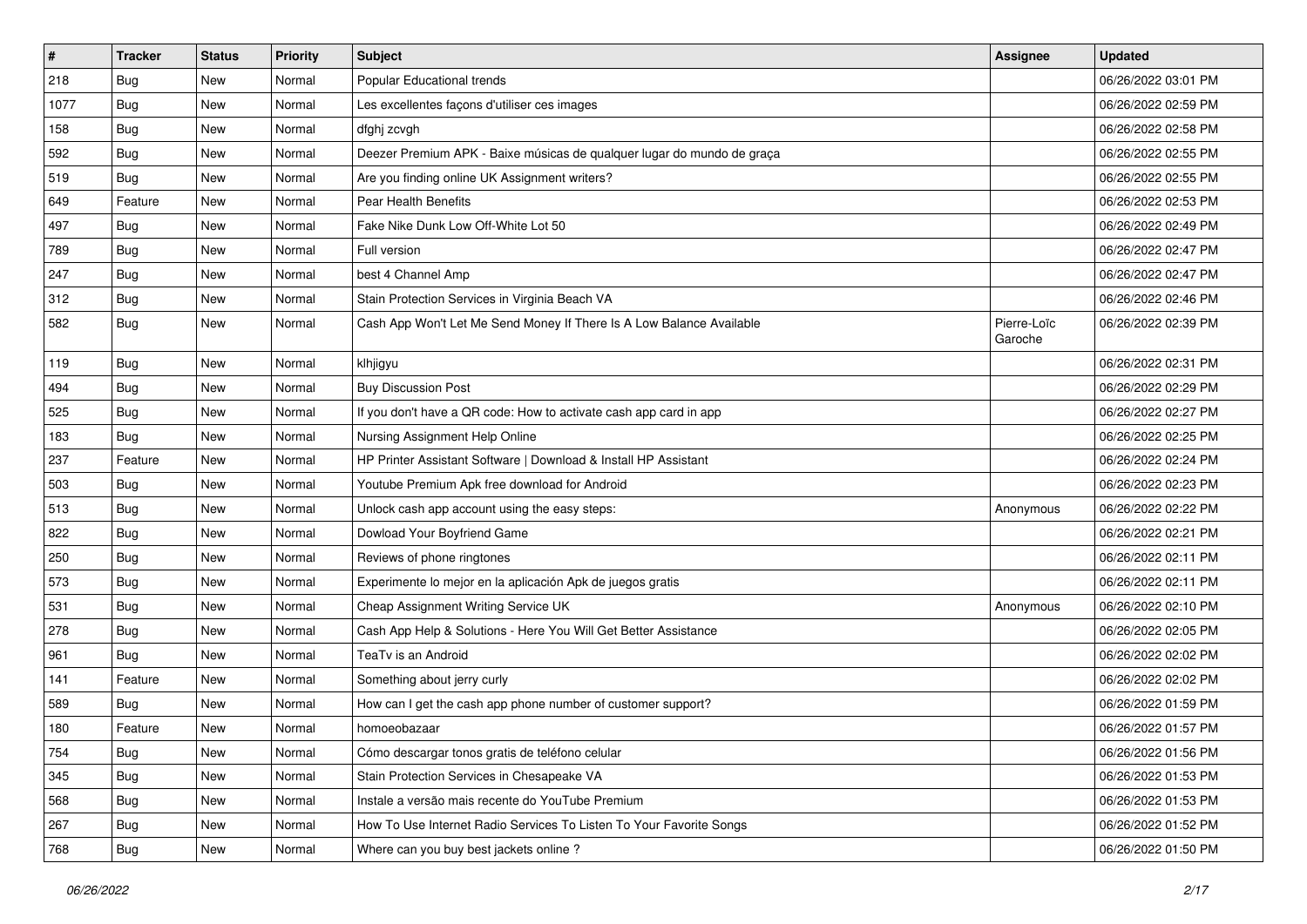| #    | <b>Tracker</b> | <b>Status</b> | <b>Priority</b> | Subject                                                                   | <b>Assignee</b>        | <b>Updated</b>      |
|------|----------------|---------------|-----------------|---------------------------------------------------------------------------|------------------------|---------------------|
| 175  | Feature        | New           | Normal          | All About Cash App Transfer Fail Problems                                 |                        | 06/26/2022 01:45 PM |
| 144  | Bug            | New           | Normal          | curly bob lace front wigs                                                 |                        | 06/26/2022 01:44 PM |
| 705  | Bug            | New           | Normal          | wuxiaworld                                                                |                        | 06/26/2022 01:43 PM |
| 784  | <b>Bug</b>     | New           | Normal          | How To Add Money On Cash App Card And Check The Funds?                    |                        | 06/26/2022 01:43 PM |
| 553  | Bug            | New           | Normal          | Cinema HD APK - Free Movie Enjoyment App on Android                       |                        | 06/26/2022 01:39 PM |
| 151  | Feature        | New           | Normal          | Law Essay Writing Service - Assignments Planet                            |                        | 06/26/2022 01:33 PM |
| 487  | <b>Bug</b>     | New           | Normal          | Cheap Fake Dunks                                                          |                        | 06/26/2022 01:31 PM |
| 699  | Bug            | New           | Normal          | Would you be able to utilize Cash App Twitch?                             |                        | 06/26/2022 01:31 PM |
| 735  | Bug            | New           | Normal          | A quick fix of how to get money back from cash app stocks                 |                        | 06/26/2022 01:31 PM |
| 575  | Feature        | New           | Low             | cheap jordan replicas for sale                                            | Pierre-Loïc<br>Garoche | 06/26/2022 01:30 PM |
| 773  | <b>Bug</b>     | New           | Normal          | Spades - Play online free                                                 |                        | 06/26/2022 01:26 PM |
| 265  | Bug            | New           | Normal          | 3 Faq's On Downloading To Your Apple Ipod                                 |                        | 06/26/2022 01:26 PM |
| 146  | <b>Bug</b>     | New           | Normal          | bayabais                                                                  |                        | 06/26/2022 01:26 PM |
| 469  | <b>Bug</b>     | New           | Normal          | Germs Removal Westchester MA                                              |                        | 06/26/2022 01:24 PM |
| 623  | Bug            | New           | Normal          | Listen to online radio stations for mobile phones                         |                        | 06/26/2022 01:20 PM |
| 292  | <b>Bug</b>     | New           | Normal          | Venmo to Cash App Transfer Of Money- Explore Here                         |                        | 06/26/2022 01:20 PM |
| 640  | Bug            | New           | Normal          | play game with me                                                         |                        | 06/26/2022 01:19 PM |
| 759  | Bug            | New           | Normal          | Canon IJ Network Tool                                                     | Pierre-Loïc<br>Garoche | 06/26/2022 01:17 PM |
| 523  | <b>Bug</b>     | New           | Normal          | What Is The Right Google Account Recovery Aid To Regain Account Access?   | Pierre-Loïc<br>Garoche | 06/26/2022 01:15 PM |
| 687  | Bug            | New           | Normal          | How to use twitch.tv/activate?                                            |                        | 06/26/2022 01:15 PM |
| 1018 | Bug            | New           | Normal          | So erhalten Sie ein kostenloses Hörbuch                                   |                        | 06/26/2022 01:15 PM |
| 694  | <b>Bug</b>     | New           | Normal          | How to Get Guidance On How To Cash App Withdrawal Limit?                  | Christophe<br>Garion   | 06/26/2022 01:15 PM |
| 510  | Feature        | New           | Normal          | Fashion                                                                   | Anonymous              | 06/26/2022 01:11 PM |
| 88   | Bug            | New           | Normal          | kind2 output: When for node arguments                                     | Pierre-Loïc<br>Garoche | 06/26/2022 01:11 PM |
| 555  | Bug            | New           | Normal          | web design development in hyderabad                                       |                        | 06/26/2022 01:08 PM |
| 798  | Bug            | New           | Normal          | Who Is an ETL Engineer                                                    |                        | 06/26/2022 01:07 PM |
| 537  | Bug            | New           | Normal          | Get tech assistance with customer support on ATT Yahoo email login issue. |                        | 06/26/2022 01:06 PM |
| 157  | <b>Bug</b>     | New           | Normal          | Forget cash app pin                                                       |                        | 06/26/2022 01:04 PM |
| 529  | Bug            | New           | Normal          | Thop TV APK - Free Download for Android                                   |                        | 06/26/2022 01:03 PM |
| 664  | <b>Bug</b>     | New           | Normal          | Tea TV Apk Download - The Best Way to Watch Movies Offline                |                        | 06/26/2022 12:59 PM |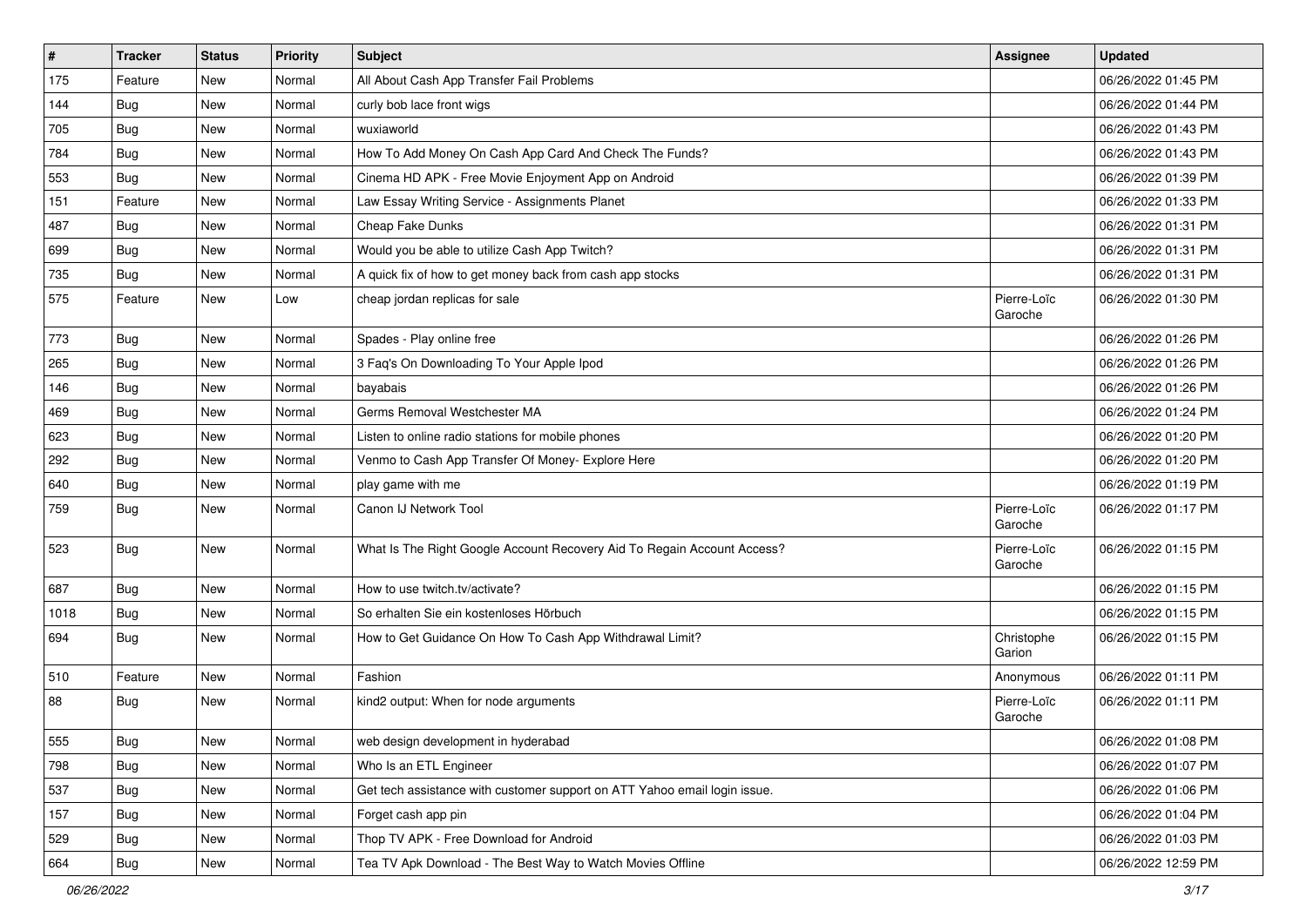| $\vert$ # | <b>Tracker</b> | <b>Status</b> | <b>Priority</b> | <b>Subject</b>                                                                         | Assignee               | <b>Updated</b>      |
|-----------|----------------|---------------|-----------------|----------------------------------------------------------------------------------------|------------------------|---------------------|
| 289       | <b>Bug</b>     | New           | Normal          | Recover Yahoo Mail Forgotten Password - Explore Kanata Chinese                         |                        | 06/26/2022 12:59 PM |
| 811       | Bug            | New           | Normal          | Canon IJ Network Tool                                                                  |                        | 06/26/2022 12:58 PM |
| 251       | Bug            | New           | Normal          | All About Cash App Transfer Fail Problems                                              | Pierre-Loïc<br>Garoche | 06/26/2022 12:57 PM |
| 136       | Bug            | <b>New</b>    | Normal          | snappow                                                                                |                        | 06/26/2022 12:51 PM |
| 189       | <b>Bug</b>     | New           | Normal          | <b>College Biology Writing Services</b>                                                |                        | 06/26/2022 12:50 PM |
| 922       | Bug            | New           | Normal          | Why Is The Need For Assignment Writing Services?                                       |                        | 06/26/2022 12:42 PM |
| 228       | Bug            | New           | Normal          | Why Does Cash App Transaction Failed? - Here Is the Answer                             |                        | 06/26/2022 12:40 PM |
| 275       | Bug            | New           | Normal          | Activate Cash App Card With Or Without QR - Step By Step Guide                         | Pierre-Loïc<br>Garoche | 06/26/2022 12:33 PM |
| 783       | Bug            | <b>New</b>    | Normal          | How Do I Determine The Reasons And Solutions To Fix Cash App Transfer Failed?          |                        | 06/26/2022 12:30 PM |
| 263       | Feature        | New           | Normal          | Wrecked Car Is Nothing But A Worthless                                                 | Pierre-Loïc<br>Garoche | 06/26/2022 12:27 PM |
| 749       | Bug            | New           | Normal          | The Best Bubble Shooter Game for Android                                               |                        | 06/26/2022 12:12 PM |
| 719       | Bug            | <b>New</b>    | Normal          | How Do I Send \$5000 Through Cash App Account With Ease?                               |                        | 06/26/2022 12:11 PM |
| 941       | Bug            | New           | Normal          | is Disney Now and Disney Plus different?                                               |                        | 06/26/2022 12:10 PM |
| 622       | Bug            | New           | Normal          | CheapestMedsShop   100% Safe Medicines Online in UK & AUS.                             |                        | 06/26/2022 12:06 PM |
| 1115      | Bug            | New           | Normal          | How to access your saved favorite Tiktok                                               |                        | 06/26/2022 12:01 PM |
| 466       | Bug            | New           | Normal          | Floor Stripping Westchester MA                                                         |                        | 06/26/2022 11:57 AM |
| 549       | Bug            | <b>New</b>    | Normal          | Radio Luisteren                                                                        |                        | 06/26/2022 11:56 AM |
| 260       | Bug            | New           | Normal          | Web Design Services Near Me                                                            |                        | 06/26/2022 11:55 AM |
| 75        | <b>Bug</b>     | New           | Normal          | exception File "checks/algebraicLoop.ml", line 368, characters 16-22: Assertion failed |                        | 06/26/2022 11:50 AM |
| 491       | Feature        | New           | Normal          | Automatically download and paste Reddit wallpapers into Windows                        |                        | 06/26/2022 11:49 AM |
| 486       | Bug            | New           | Low             | <b>HP Wireless Printer Setup</b>                                                       | Anonymous              | 06/26/2022 11:47 AM |
| 333       | Bug            | New           | Normal          | Mold Removal Services in Norfolk VA                                                    |                        | 06/26/2022 11:46 AM |
| 264       | Bug            | New           | Normal          | We Buy Your Unwanted Car                                                               | Corentin<br>Lauverjat  | 06/26/2022 11:42 AM |
| 150       | Bug            | New           | Normal          | dfgh                                                                                   |                        | 06/26/2022 11:41 AM |
| 702       | Bug            | New           | Normal          | Avail Chime Customer Service to know How To Get Chime Bank Statement                   |                        | 06/26/2022 11:41 AM |
| 500       | <b>Bug</b>     | New           | Normal          | Simply contact the technical team, to find the solution to cash app refund problems.   | Pierre-Loïc<br>Garoche | 06/26/2022 11:36 AM |
| 194       | <b>Bug</b>     | New           | Normal          | lace closure wigs                                                                      |                        | 06/26/2022 11:34 AM |
| 1120      | Bug            | New           | Normal          | Summary of 5 best coloring apps on phones                                              |                        | 06/26/2022 11:32 AM |
| 231       | <b>Bug</b>     | New           | Normal          | Is the ringtone download difficult or not?                                             | Pierre-Loïc<br>Garoche | 06/26/2022 11:30 AM |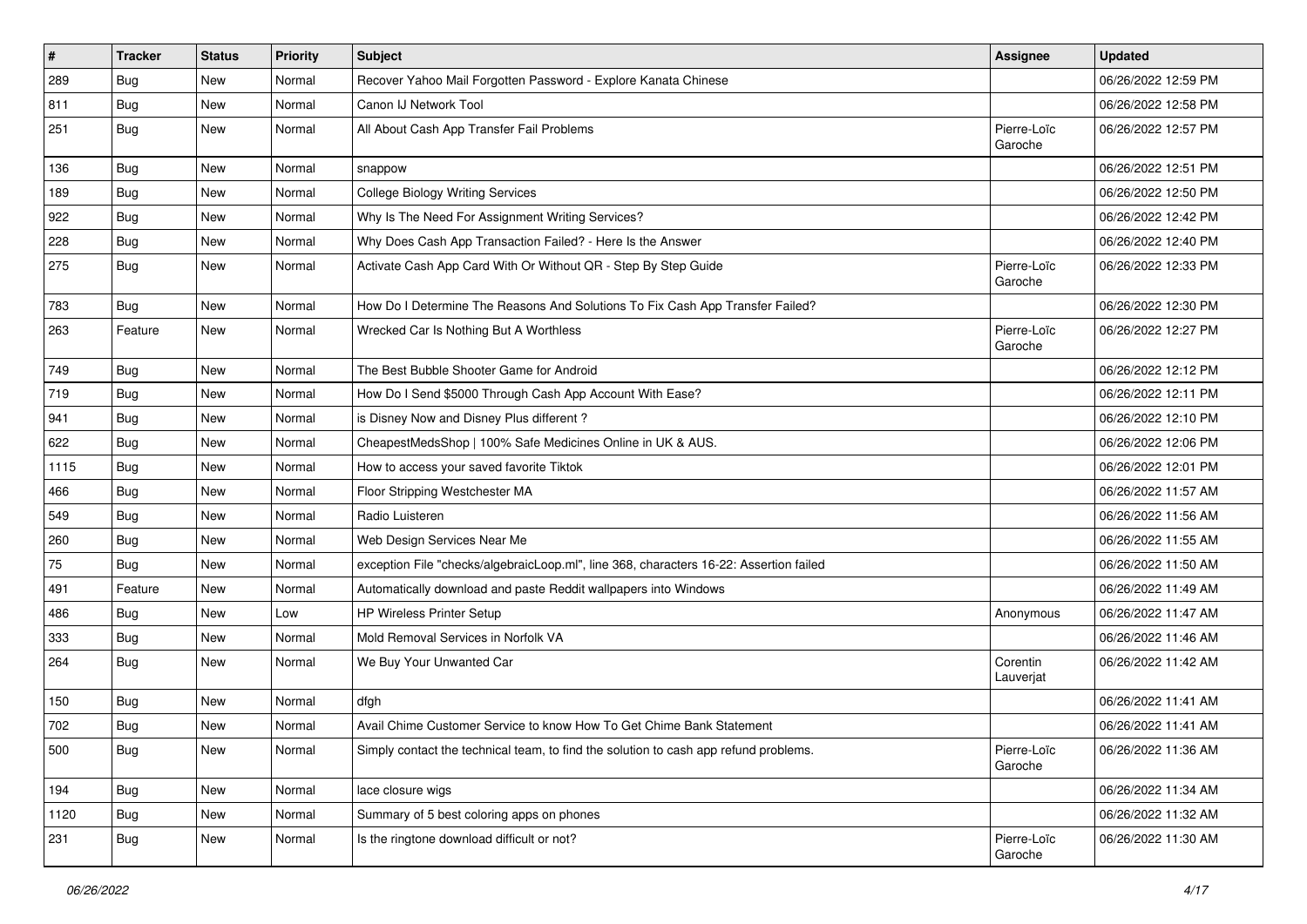| $\vert$ # | <b>Tracker</b> | <b>Status</b> | Priority | Subject                                                                                | <b>Assignee</b>        | Updated             |
|-----------|----------------|---------------|----------|----------------------------------------------------------------------------------------|------------------------|---------------------|
| 777       | <b>Bug</b>     | New           | Normal   | Obtain driving instructions using Google Maps.                                         |                        | 06/26/2022 11:30 AM |
| 209       | Bug            | New           | Normal   | Neglect to access old Cash App account considering message notice issue? Contact help. |                        | 06/26/2022 11:29 AM |
| 522       | Feature        | New           | Normal   | Can You Check App Limits, If Cash app won't let me send money?                         |                        | 06/26/2022 11:29 AM |
| 536       | <b>Bug</b>     | New           | Normal   | How to check the balance on the cash app card                                          | Hamza<br>Bourbouh      | 06/26/2022 11:28 AM |
| 495       | <b>Bug</b>     | New           | Normal   | Twitch Clip Downloader Download Twitch Clips Online 2021                               |                        | 06/26/2022 11:27 AM |
| 230       | Bug            | New           | Normal   | Add Money To Cash App Card - Auto Cash Apps                                            |                        | 06/26/2022 11:25 AM |
| 258       | Bug            | New           | Normal   | Fake Nike Dunk High AMBUSH Deep Royal                                                  |                        | 06/26/2022 11:25 AM |
| 698       | Feature        | New           | Normal   | Connect with cash app representative to ask about cash app flip scam                   |                        | 06/26/2022 11:24 AM |
| 574       | <b>Bug</b>     | New           | Normal   | How to fix the Epson printer offline issue due to a wired connection?                  |                        | 06/26/2022 11:19 AM |
| 620       | <b>Bug</b>     | New           | Normal   | Viagra Meds: Fastest & Quick Delivery On Your Doorstep - USA                           |                        | 06/26/2022 11:15 AM |
| 604       | <b>Bug</b>     | New           | Normal   | Idle Game Online                                                                       |                        | 06/26/2022 11:11 AM |
| 473       | Bug            | New           | Normal   | Floor Stripping Arlington MA                                                           |                        | 06/26/2022 11:10 AM |
| 685       | Bug            | New           | Low      | voutube thumbnail downloader                                                           | Pierre-Loïc<br>Garoche | 06/26/2022 11:07 AM |
| 257       | Bug            | New           | Normal   | Best latte machines                                                                    |                        | 06/26/2022 11:07 AM |
| 505       | <b>Bug</b>     | New           | Normal   | www.trendmicro.com/activate                                                            |                        | 06/26/2022 11:07 AM |
| 255       | Feature        | <b>New</b>    | Normal   | best doctor for psoriasis                                                              |                        | 06/26/2022 11:03 AM |
| 788       | Bug            | New           | Normal   | Intro Maker Mod APK                                                                    |                        | 06/26/2022 11:01 AM |
| 541       | Bug            | New           | Normal   | How to fix the cash app payment failed errors?                                         |                        | 06/26/2022 11:01 AM |
| 488       | Bug            | New           | Normal   | Quick solution to solve cash app dispute by the technical team                         |                        | 06/26/2022 10:58 AM |
| 470       | <b>Bug</b>     | New           | Normal   | Commercial Floor Cleaning Westchester MA                                               |                        | 06/26/2022 10:56 AM |
| 140       | Bug            | New           | Normal   | sugarbalanceusa                                                                        |                        | 06/26/2022 10:54 AM |
| 567       | Bug            | New           | Normal   | Singapore assignment help                                                              |                        | 06/26/2022 10:52 AM |
| 205       | <b>Bug</b>     | New           | Low      | Mens Designer Glasses                                                                  |                        | 06/26/2022 10:52 AM |
| 282       | <b>Bug</b>     | New           | Normal   | Activate Cash App Card: Learn Simple Steps & Fix Errors                                |                        | 06/26/2022 10:39 AM |
| 118       | <b>Bug</b>     | New           | Normal   | golf                                                                                   | Anonymous              | 06/26/2022 10:39 AM |
| 696       | <b>Bug</b>     | New           | Normal   | How to Install the TuMangaOnline App                                                   |                        | 06/26/2022 10:39 AM |
| 547       | Bug            | New           | Normal   | Get rid of the issue of cash app down by calling experts.                              |                        | 06/26/2022 10:38 AM |
| 764       | Bug            | New           | Normal   | What is available to see what I can watch HBO Max?                                     |                        | 06/26/2022 10:38 AM |
| 952       | <b>Bug</b>     | New           | Normal   | Canon IJ Network Tool                                                                  |                        | 06/26/2022 10:35 AM |
| 577       | <b>Bug</b>     | New           | Normal   | Follow these easy steps to make Admiral Casino Login                                   |                        | 06/26/2022 10:30 AM |
| 812       | Feature        | New           | Normal   | canon.com/ijsetup                                                                      |                        | 06/26/2022 10:21 AM |
| 168       | Bug            | New           | Normal   | UFC 256 Live Stream Online                                                             |                        | 06/26/2022 10:16 AM |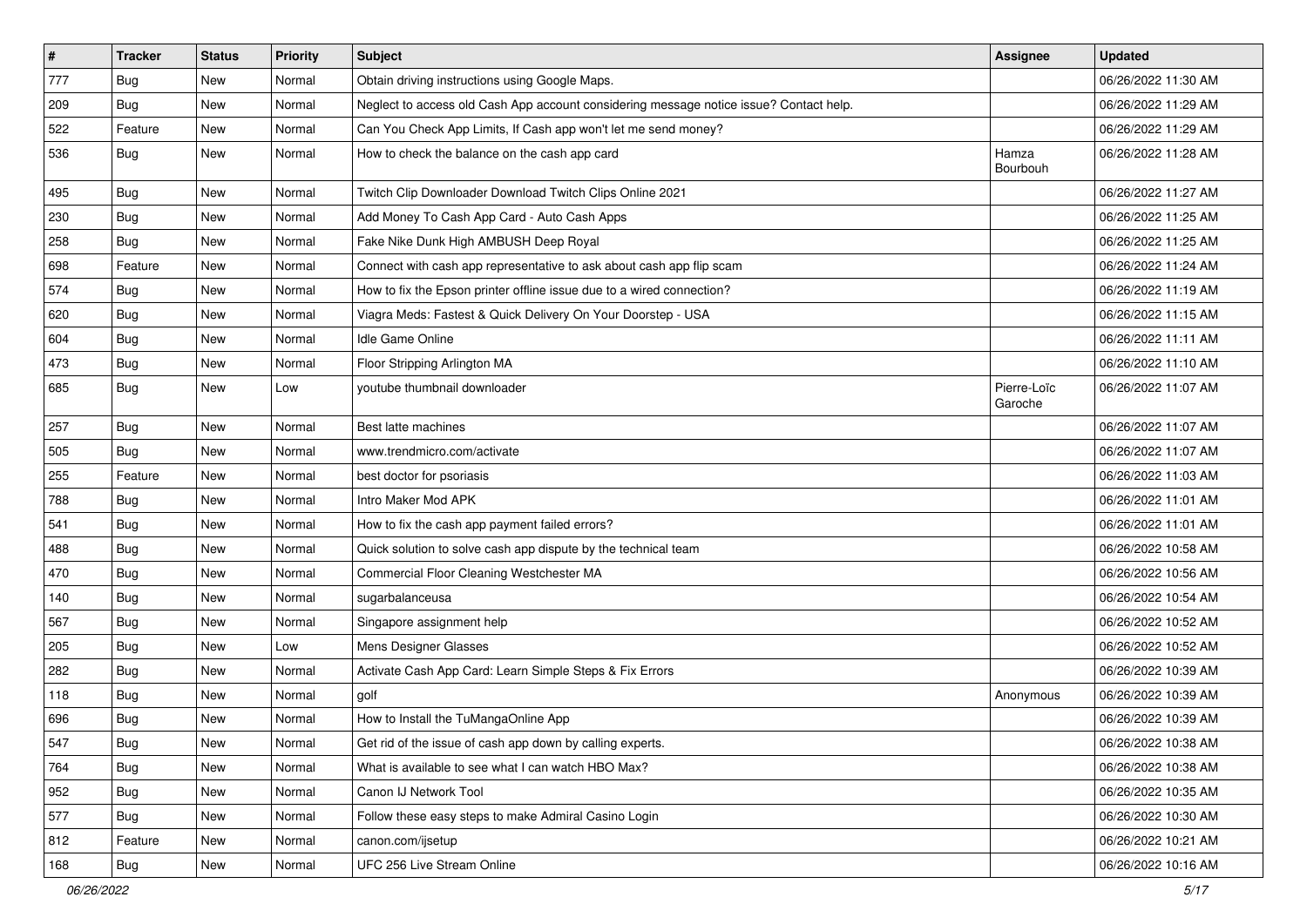| $\vert$ # | <b>Tracker</b> | <b>Status</b> | <b>Priority</b> | <b>Subject</b>                                                                                                                                           | <b>Assignee</b>      | <b>Updated</b>      |
|-----------|----------------|---------------|-----------------|----------------------------------------------------------------------------------------------------------------------------------------------------------|----------------------|---------------------|
| 662       | <b>Bug</b>     | New           | Normal          | Oreo TV Download - The Easiest Way to Watch Live TV                                                                                                      |                      | 06/26/2022 10:14 AM |
| 581       | <b>Bug</b>     | <b>New</b>    | Normal          | E-Learning Course Help                                                                                                                                   |                      | 06/26/2022 10:14 AM |
| 597       | <b>Bug</b>     | <b>New</b>    | Normal          | Universo s / f Download                                                                                                                                  |                      | 06/26/2022 10:14 AM |
| 169       | <b>Bug</b>     | New           | Normal          | CV Maker - UAE CV Writing Agency                                                                                                                         |                      | 06/26/2022 10:12 AM |
| 617       | Bug            | <b>New</b>    | Normal          | Buy Vidalista Tablets (Tadalafil) at [\$25 OFF + Free Shipping] Vidalistatablets                                                                         |                      | 06/26/2022 10:11 AM |
| 214       | Feature        | <b>New</b>    | Normal          | Five Christmas Apps For Apple Users                                                                                                                      |                      | 06/26/2022 10:10 AM |
| 502       | <b>Bug</b>     | New           | Normal          | Les instructions pour définir des sonneries pour iPhone sont simples et faciles à suivre                                                                 |                      | 06/26/2022 10:10 AM |
| 967       | Feature        | New           | Normal          | stream live nfl games free online                                                                                                                        |                      | 06/26/2022 10:09 AM |
| 190       | Bug            | New           | Normal          | All About Cash App Transfer Fail Problems                                                                                                                |                      | 06/26/2022 10:07 AM |
| 215       | Bug            | New           | Normal          | How For Top Level Cell Phone For You                                                                                                                     |                      | 06/26/2022 10:03 AM |
| 372       | Bug            | New           | Normal          | Auto Transport Services in Arlington County VA                                                                                                           |                      | 06/26/2022 10:03 AM |
| 184       | <b>Bug</b>     | New           | Normal          | <b>Affordable Business Writing Services</b>                                                                                                              |                      | 06/26/2022 09:46 AM |
| 642       | <b>Bug</b>     | New           | Normal          | thong tin thoi tiet ngay hom nay                                                                                                                         |                      | 06/26/2022 09:45 AM |
| 993       | <b>Bug</b>     | New           | Normal          | IO Games Free Online                                                                                                                                     |                      | 06/26/2022 09:41 AM |
| 652       | Bug            | New           | Normal          | Sesame Health Benefits                                                                                                                                   |                      | 06/26/2022 09:38 AM |
| 400       | Bug            | New           | Normal          | Office Moving Services in Potomac MD                                                                                                                     |                      | 06/26/2022 09:28 AM |
| 799       | <b>Bug</b>     | New           | Normal          | Who Is an ETL Engineer                                                                                                                                   |                      | 06/26/2022 09:27 AM |
| 181       | Bug            | New           | Normal          | <b>Healthcare Custom Writing Services</b>                                                                                                                |                      | 06/26/2022 09:26 AM |
| 989       | <b>Bug</b>     | New           | Normal          | Barewoods Wax Cigar                                                                                                                                      |                      | 06/26/2022 09:19 AM |
| 1111      | <b>Bug</b>     | New           | Normal          | LOLBeans is a fun battle royale game where you race with other players while avoiding obstacles. Reach the end<br>of the course in competitive gameplay! |                      | 06/26/2022 09:17 AM |
| 167       | <b>Bug</b>     | New           | Normal          | instant loan without documents                                                                                                                           | Anonymous            | 06/26/2022 09:16 AM |
| 504       | Bug            | New           | Normal          | A beginner should always look for online Java assignment help!                                                                                           |                      | 06/26/2022 09:15 AM |
| 706       | <b>Bug</b>     | New           | Normal          | How Can You Cancel A Cash App Payment Without Any Prior Information?                                                                                     |                      | 06/26/2022 09:13 AM |
| 770       | <b>Bug</b>     | <b>New</b>    | Normal          | Canon IJ Network Tool                                                                                                                                    |                      | 06/26/2022 09:12 AM |
| 1109      | Feature        | <b>New</b>    | Normal          | Six Guns Mod Apk Answers Your Questions                                                                                                                  | Christophe<br>Garion | 06/26/2022 09:12 AM |
| 613       | <b>Bug</b>     | New           | Normal          | Buy Aspadol 100mg Tab Online in US, UK, AU   Erospharmacy                                                                                                |                      | 06/26/2022 09:10 AM |
| 142       | Feature        | New           | Normal          | About ashimary hair                                                                                                                                      |                      | 06/26/2022 09:07 AM |
| 115       | <b>Bug</b>     | New           | Normal          | <b>NFL LIVE STREAM</b>                                                                                                                                   |                      | 06/26/2022 08:48 AM |
| 958       | Bug            | New           | Normal          | Avail Cash app support service to know Sutton bank cash app number                                                                                       |                      | 06/26/2022 08:46 AM |
| 658       | <b>Bug</b>     | New           | Normal          | <b>Watermelon Nutrition Facts And Health Benefits</b>                                                                                                    |                      | 06/26/2022 08:33 AM |
| 336       | <b>Bug</b>     | New           | Normal          | Tile & Grout Cleaning Services in Norfolk VA                                                                                                             |                      | 06/26/2022 08:33 AM |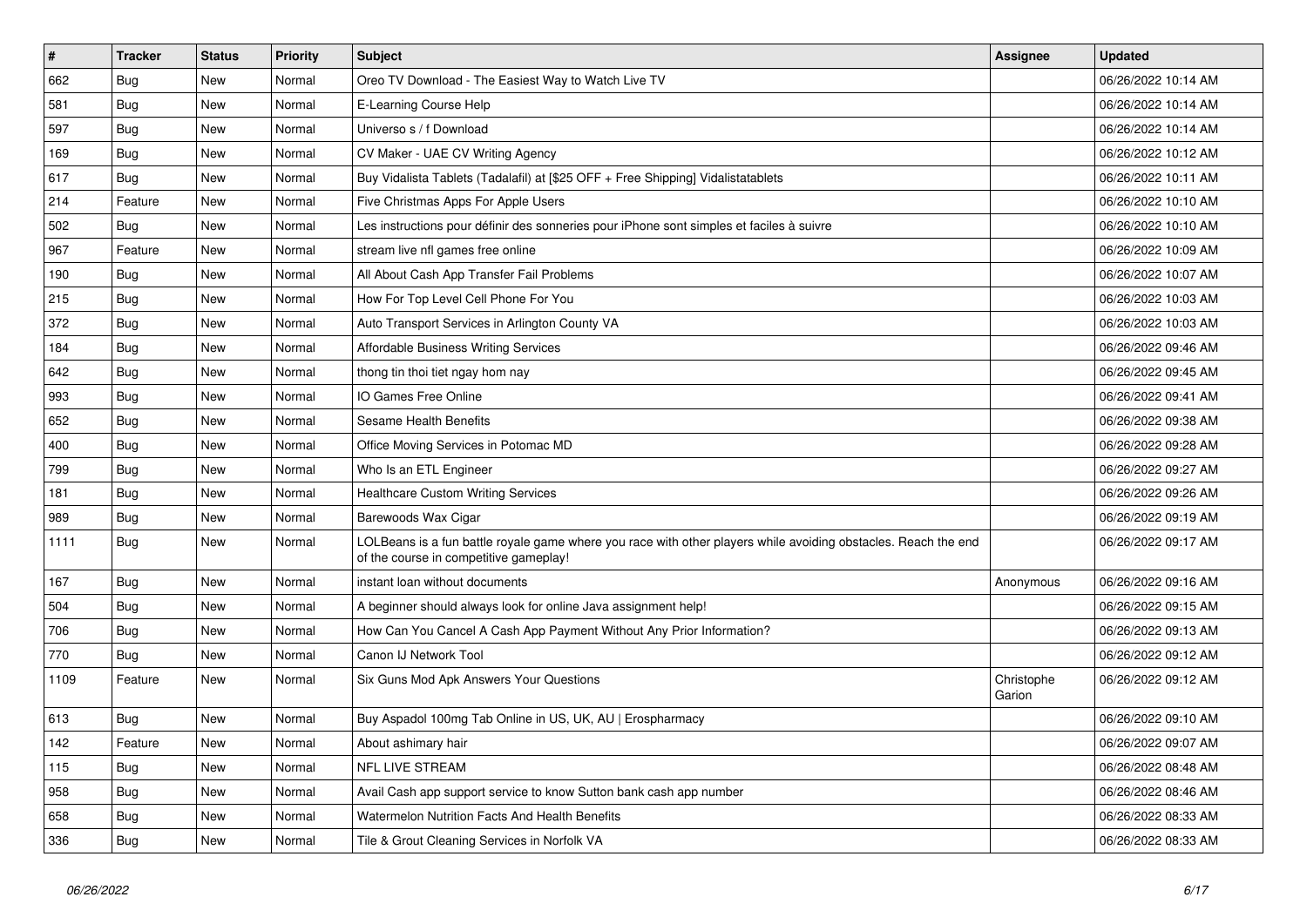| $\pmb{\#}$ | <b>Tracker</b> | <b>Status</b> | <b>Priority</b> | Subject                                                               | <b>Assignee</b>        | <b>Updated</b>      |
|------------|----------------|---------------|-----------------|-----------------------------------------------------------------------|------------------------|---------------------|
| 578        | Feature        | New           | High            | Derrick Gore                                                          | Pierre-Loïc<br>Garoche | 06/26/2022 08:32 AM |
| 984        | Bug            | New           | Normal          | How to disable, permanently delete Twitter account on phone, PC       |                        | 06/26/2022 08:28 AM |
| 747        | <b>Bug</b>     | New           | Normal          | How to Install Tyflex Plus on Your Android Device                     |                        | 06/26/2022 08:16 AM |
| 551        | Bug            | New           | Normal          | Why Do Students Need Online Best Dissertation Writing Services?       |                        | 06/26/2022 08:15 AM |
| 216        | Feature        | New           | High            | Barry Keoghan                                                         | Pierre-Loïc<br>Garoche | 06/26/2022 08:04 AM |
| 874        | Bug            | New           | Normal          | Cómo descargar Minecraft Apk                                          |                        | 06/26/2022 08:01 AM |
| 767        | <b>Bug</b>     | New           | Normal          | apkmod                                                                |                        | 06/26/2022 07:59 AM |
| 963        | Feature        | New           | Normal          | Why I am not getting cool cash app card designs- call experts         |                        | 06/26/2022 07:52 AM |
| 570        | Bug            | New           | Normal          | What is Sutton bank cash app customer service phone number?           | Pierre-Loïc<br>Garoche | 06/26/2022 07:49 AM |
| 159        | Bug            | New           | Normal          | xfguih njgkh                                                          |                        | 06/26/2022 07:47 AM |
| 1102       | <b>Bug</b>     | New           | Normal          | Charlottesville Travel Guide ?                                        |                        | 06/26/2022 07:44 AM |
| 120        | Bug            | New           | Normal          | ghfjtkx                                                               | Pierre-Loïc<br>Garoche | 06/26/2022 07:42 AM |
| 517        | <b>Bug</b>     | New           | Normal          | Proficient tips to take help of cash app support professionals:       |                        | 06/26/2022 07:34 AM |
| 475        | Bug            | New           | Normal          | Floor Cleaning Arlington MA                                           |                        | 06/26/2022 07:33 AM |
| 498        | Bug            | New           | Normal          | Téléchargeur SoundCloud : SoundCloud en Mp3                           | Christophe<br>Garion   | 06/26/2022 07:29 AM |
| 492        | Bug            | New           | Normal          | HD Streamz MOD APK v3.5.5 (Keine Werbung)                             |                        | 06/26/2022 07:29 AM |
| 506        | <b>Bug</b>     | New           | Normal          | www.trendmicro.com/activate                                           |                        | 06/26/2022 07:28 AM |
| 153        | <b>Bug</b>     | New           | Normal          | urgent loan online                                                    | Christophe<br>Garion   | 06/26/2022 07:22 AM |
| 964        | <b>Bug</b>     | New           | Normal          | Can I Fix Cash App Transfer Failed Issues By Adding Sufficient Funds? |                        | 06/26/2022 07:21 AM |
| 132        | <b>Bug</b>     | New           | Normal          | concrete-everything                                                   |                        | 06/26/2022 07:20 AM |
| 771        | Bug            | New           | Normal          | united airlines baggage policy                                        |                        | 06/26/2022 07:19 AM |
| 960        | Feature        | New           | Normal          | Zooming Instagram Picture In Full HD                                  | Pierre-Loïc<br>Garoche | 06/26/2022 07:18 AM |
| 644        | <b>Bug</b>     | New           | Normal          | <b>TeaTV App Review</b>                                               |                        | 06/26/2022 07:17 AM |
| 682        | <b>Bug</b>     | New           | Normal          | Does Facebook customer service live chat allow to speak with someone? |                        | 06/26/2022 07:17 AM |
| 520        | <b>Bug</b>     | New           | Normal          | What Is The Major Role Of Cash.app/Help and Support Page?             |                        | 06/26/2022 07:10 AM |
| 200        | Bug            | New           | Normal          | uiopi[o                                                               |                        | 06/26/2022 07:06 AM |
| 814        | <b>Bug</b>     | New           | Normal          | Stage Fright Cure                                                     | Pierre-Loïc<br>Garoche | 06/26/2022 07:04 AM |
| 279        | Bug            | New           | High            | What is an essential feature of an internal communications app?       |                        | 06/26/2022 06:50 AM |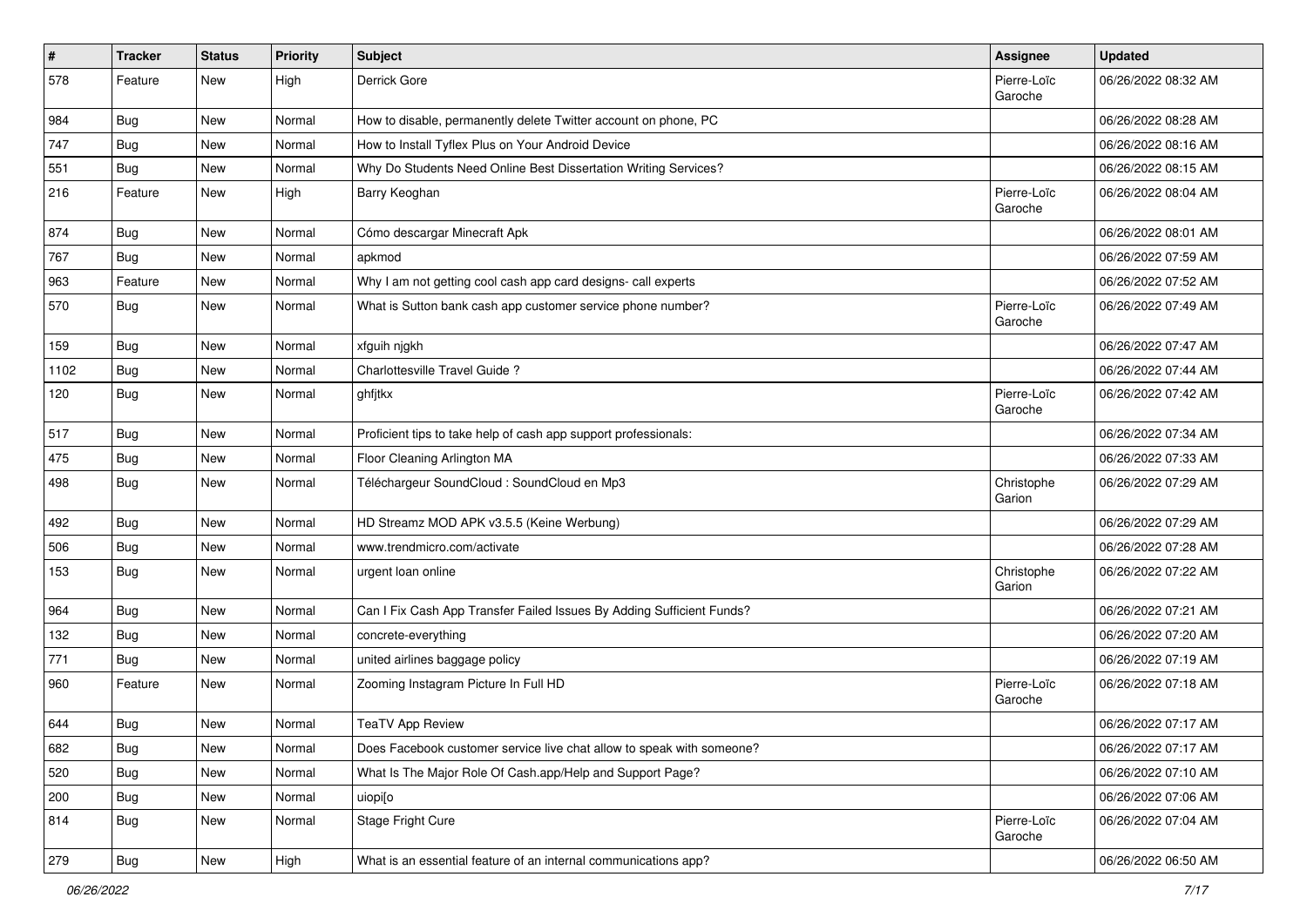| #   | <b>Tracker</b> | <b>Status</b> | <b>Priority</b> | <b>Subject</b>                                                                                                                               | <b>Assignee</b>        | <b>Updated</b>      |
|-----|----------------|---------------|-----------------|----------------------------------------------------------------------------------------------------------------------------------------------|------------------------|---------------------|
| 628 | Bug            | New           | Normal          | CV reviewing services!                                                                                                                       |                        | 06/26/2022 06:49 AM |
| 269 | Bug            | New           | Normal          | Is there such a site for app design?                                                                                                         | Anonymous              | 06/26/2022 06:46 AM |
| 657 | Bug            | New           | Normal          | Coconut Nutrition Facts And Health Benefits                                                                                                  |                        | 06/26/2022 06:45 AM |
| 627 | Bug            | New           | Normal          | <b>HELO</b>                                                                                                                                  |                        | 06/26/2022 06:42 AM |
| 638 | Bug            | New           | Normal          | Run 3 game                                                                                                                                   |                        | 06/26/2022 06:31 AM |
| 217 | <b>Bug</b>     | New           | Normal          | How this service matter most?                                                                                                                |                        | 06/26/2022 06:31 AM |
| 718 | <b>Bug</b>     | New           | High            | Solve Complex Accounting Assignments                                                                                                         | Hamza<br>Bourbouh      | 06/26/2022 06:17 AM |
| 728 | Bug            | New           | Normal          | Will Cash App refund money if scammed? Hitches With Optimum Ease                                                                             |                        | 06/26/2022 06:15 AM |
| 714 | Bug            | New           | Normal          | Cuevana 3 Premium - Enjoy Your Favorite Movies and TV Shows on Your Smart TV                                                                 |                        | 06/26/2022 06:14 AM |
| 281 | Feature        | New           | Normal          | what are the types of Ringtones?                                                                                                             | Anonymous              | 06/26/2022 06:00 AM |
| 977 | <b>Bug</b>     | New           | Normal          | Fans of the Old Country will like this book.                                                                                                 |                        | 06/26/2022 05:54 AM |
| 572 | Feature        | New           | Normal          | New features of WhatsApp Plus on Android phones                                                                                              | Pierre-Loïc<br>Garoche | 06/26/2022 05:54 AM |
| 499 | Feature        | New           | Normal          | Discover The Premium Features Of Spotify Mod Apk                                                                                             |                        | 06/26/2022 05:52 AM |
| 76  | Bug            | New           | Normal          | Import error: Load error: imported node real_to_int declared in a regular Lustre file. File "include/conv.lusi", line 1,<br>characters 0-64: |                        | 06/26/2022 05:52 AM |
| 609 | Bug            | New           | High            | Online Trusted Medicine Store in US for Health - Genericmedsupply                                                                            |                        | 06/26/2022 05:43 AM |
| 665 | Feature        | New           | Normal          | Look for a dedicated help with finance assignment                                                                                            |                        | 06/26/2022 05:42 AM |
| 990 | Bug            | New           | Normal          | Mushrooms                                                                                                                                    |                        | 06/26/2022 05:41 AM |
| 116 | Bug            | <b>New</b>    | Normal          | aertaeyg                                                                                                                                     |                        | 06/26/2022 05:38 AM |
| 481 | <b>Bug</b>     | New           | Normal          | Nur Online Shop                                                                                                                              |                        | 06/26/2022 05:37 AM |
| 198 | Bug            | New           | Normal          | DR. RECKEWEG R42 (HAEMOVENIN) (22ML)                                                                                                         |                        | 06/26/2022 05:31 AM |
| 772 | Bug            | New           | Normal          | united airlines baggage policy                                                                                                               |                        | 06/26/2022 05:25 AM |
| 639 | <b>Bug</b>     | New           | Normal          | thong tin chinh xac                                                                                                                          |                        | 06/26/2022 05:25 AM |
| 569 | Bug            | New           | Normal          | What is the incoming and outgoing mail server for Outlook IMAP settings?                                                                     | Pierre-Loïc<br>Garoche | 06/26/2022 05:23 AM |
| 946 | Bug            | New           | Normal          | What is Plex and Is Plex Legal?                                                                                                              |                        | 06/26/2022 05:23 AM |
| 211 | <b>Bug</b>     | New           | Normal          | Problem in Cash App rebate? Call Cash App customer service number for help.                                                                  |                        | 06/26/2022 05:19 AM |
| 128 | <b>Bug</b>     | New           | Normal          | dfgbd                                                                                                                                        |                        | 06/26/2022 05:07 AM |
| 465 | <b>Bug</b>     | New           | Normal          | Carpet Cleaning Westchester MA                                                                                                               |                        | 06/26/2022 05:07 AM |
| 514 | Bug            | New           | Normal          | Trans-Caribbean                                                                                                                              |                        | 06/26/2022 05:03 AM |
| 530 | <b>Bug</b>     | New           | Normal          | Cheap Assignment Writing Service UK                                                                                                          | Anonymous              | 06/26/2022 05:01 AM |
| 717 | <b>Bug</b>     | New           | Normal          | Disney Plus Apk - Watch Movies and TV Shows on Your Device                                                                                   |                        | 06/26/2022 04:56 AM |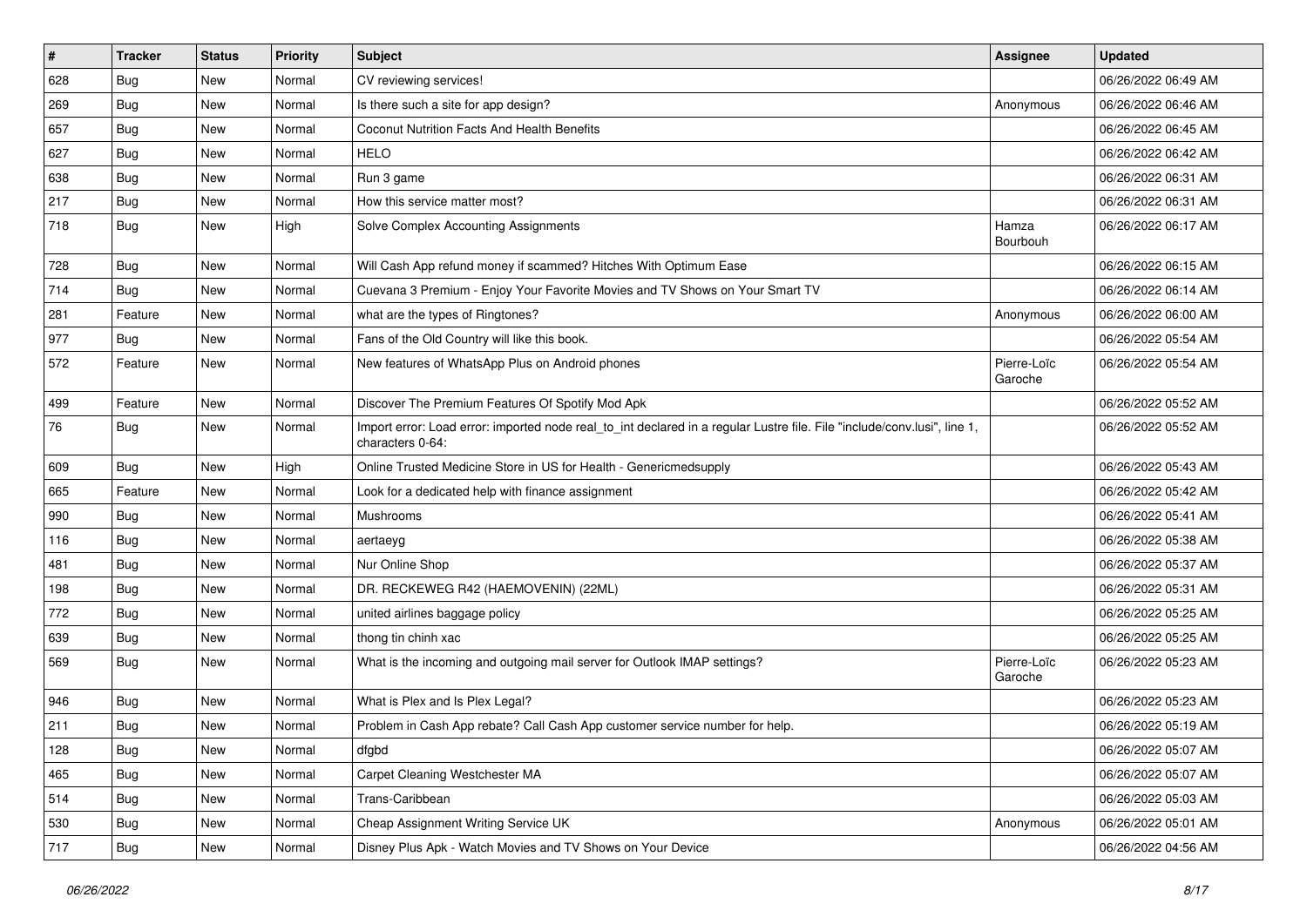| $\vert$ # | <b>Tracker</b> | <b>Status</b> | <b>Priority</b> | Subject                                                            | <b>Assignee</b>        | <b>Updated</b>      |
|-----------|----------------|---------------|-----------------|--------------------------------------------------------------------|------------------------|---------------------|
| 680       | Feature        | New           | Normal          | Word Jewels 2                                                      |                        | 06/26/2022 04:55 AM |
| 188       | Bug            | New           | Normal          | Why are university students buying assignments online?             | Pierre-Loïc<br>Garoche | 06/26/2022 04:47 AM |
| 92        | <b>Bug</b>     | New           | High            | expression should have been normalized in EMF backend              | Pierre-Loïc<br>Garoche | 06/26/2022 04:37 AM |
| 686       | Bug            | New           | Normal          | Welcome To The Most Demandable Mahipalpur Escorts Agency           |                        | 06/26/2022 04:37 AM |
| 950       | Bug            | New           | Normal          | ij.start canon                                                     |                        | 06/26/2022 04:35 AM |
| 310       | Bug            | New           | Normal          | Mattress Cleaning Services in Virginia Beach VA                    |                        | 06/26/2022 04:33 AM |
| 197       | Bug            | New           | Normal          | SBL JABORANDI PLUS HAIR OIL - COMPLETE SCALP CARE (100ML)          |                        | 06/26/2022 04:26 AM |
| 521       | Feature        | New           | Normal          | Check out the Cash app Card balance for an overdraft.              | Pierre-Loïc<br>Garoche | 06/26/2022 04:22 AM |
| 476       | Feature        | New           | High            | <b>American Airlines Reservations</b>                              |                        | 06/26/2022 04:14 AM |
| 829       | Bug            | New           | Normal          | Write My Dissertation For Me UK                                    | Pierre-Loïc<br>Garoche | 06/26/2022 04:13 AM |
| 935       | Bug            | New           | Normal          | MovieBox Pro Apk - Watch Movies and TV Shows on Your Android Phone |                        | 06/26/2022 04:11 AM |
| 244       | Bug            | New           | Normal          | Quels sont les avantages des stations de radio en ligne.           |                        | 06/26/2022 03:48 AM |
| 528       | Bug            | New           | Normal          | Korean Mag                                                         |                        | 06/26/2022 03:41 AM |
| 557       | Feature        | <b>New</b>    | Normal          | <b>Business Law Assignment Help</b>                                |                        | 06/26/2022 03:01 AM |
| 779       | Feature        | New           | Normal          | Latest Whatsapp groups for Teens                                   | Pierre-Loïc<br>Garoche | 06/26/2022 02:43 AM |
| 677       | Bug            | New           | Normal          | Logo Design Services Near Me                                       |                        | 06/26/2022 02:32 AM |
| 774       | Bug            | New           | Normal          | Follow proper initiatives                                          |                        | 06/26/2022 02:21 AM |
| 331       | <b>Bug</b>     | New           | Normal          | Water Extraction Services in Norfolk VA                            |                        | 06/26/2022 02:21 AM |
| 243       | Feature        | New           | Normal          | Reconstruir la pandilla de la mafia en Gangstar Vegas MOD APK      |                        | 06/26/2022 02:20 AM |
| 512       | <b>Bug</b>     | New           | Normal          | The Importance Of Using Custom Writing Services                    |                        | 06/26/2022 02:20 AM |
| 621       | Bug            | New           | Normal          | Buy All Modafinil & Armodafinil Tablets @Buy Modafinil US          |                        | 06/26/2022 02:20 AM |
| 741       | <b>Bug</b>     | New           | Normal          | <b>Blockchain Technology Solutions</b>                             |                        | 06/26/2022 02:19 AM |
| 612       | <b>Bug</b>     | New           | Normal          | Luxury Slingshot Rental                                            |                        | 06/26/2022 02:02 AM |
| 994       | Feature        | New           | Normal          | Cricut.com/setup                                                   |                        | 06/26/2022 02:00 AM |
| 586       | Bug            | New           | Normal          | Best Modifications For Your Mobile Phone                           |                        | 06/26/2022 01:51 AM |
| 161       | Bug            | New           | Normal          | dfdrtyuio                                                          |                        | 06/26/2022 01:46 AM |
| 480       | Bug            | New           | Normal          | Nur Online Shop                                                    |                        | 06/26/2022 01:32 AM |
| 259       | <b>Bug</b>     | New           | Normal          | call center services                                               |                        | 06/26/2022 01:30 AM |
| 542       | Bug            | New           | Normal          | Web N Logo Design                                                  |                        | 06/26/2022 01:28 AM |
| 820       | Bug            | New           | Normal          | Metal Slug Apk para Android                                        |                        | 06/26/2022 01:22 AM |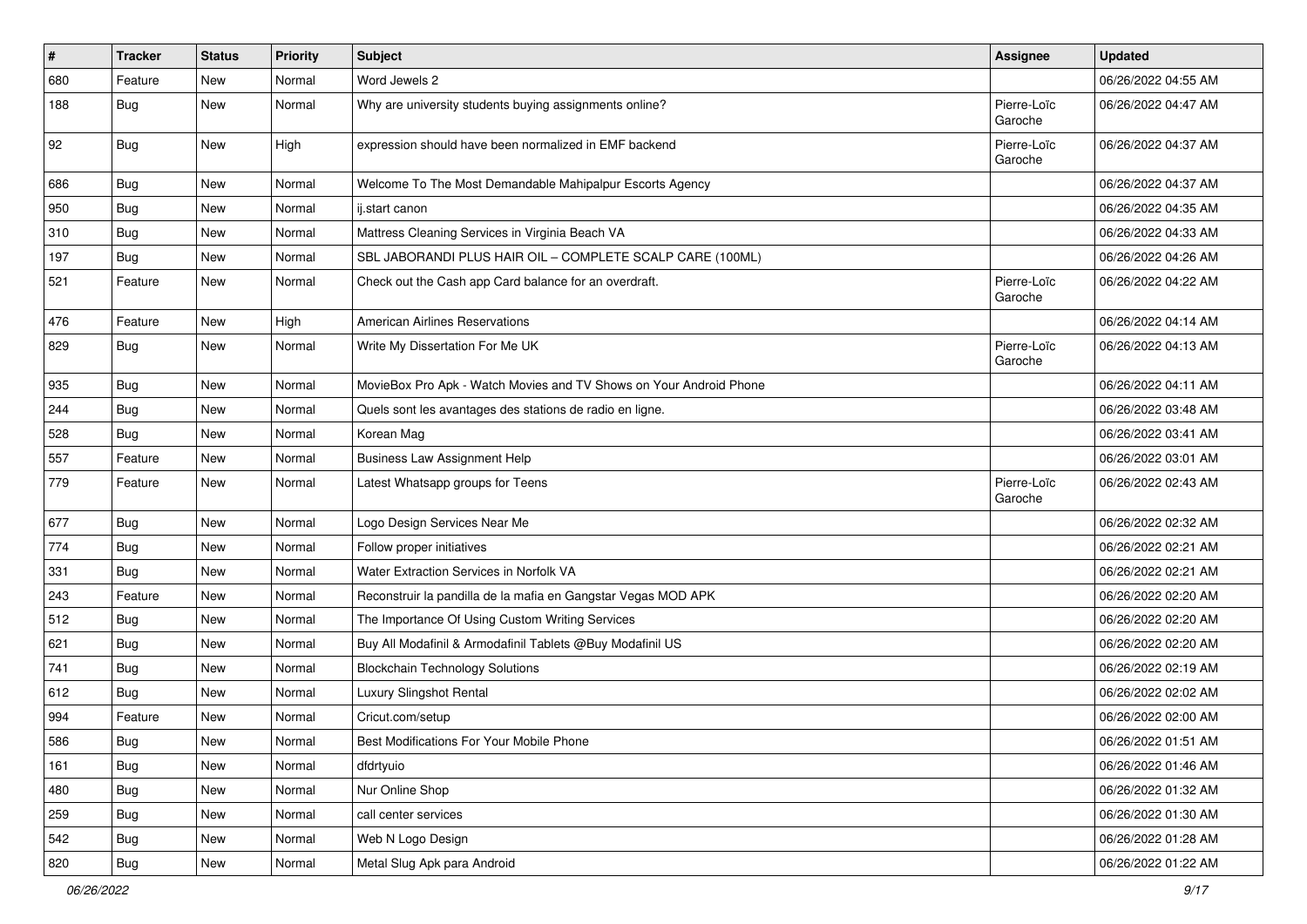| $\vert$ # | <b>Tracker</b> | <b>Status</b> | <b>Priority</b> | Subject                                                                        | <b>Assignee</b>        | <b>Updated</b>      |
|-----------|----------------|---------------|-----------------|--------------------------------------------------------------------------------|------------------------|---------------------|
| 554       | <b>Bug</b>     | New           | Normal          | XvideoStudio Video Editor APK Free Download on TechToDown                      |                        | 06/26/2022 01:18 AM |
| 171       | Feature        | New           | Normal          | loan management system                                                         |                        | 06/26/2022 01:13 AM |
| 931       | Feature        | New           | High            | Situs Judi Slot Online apel888                                                 | Pierre-Loïc<br>Garoche | 06/26/2022 01:07 AM |
| 352       | Bug            | New           | Normal          | Tile & Grout Cleaning Services in Chesapeake VA                                |                        | 06/26/2022 01:05 AM |
| 659       | <b>Bug</b>     | New           | Normal          | Olive Oil Properties And Health Benefits                                       |                        | 06/26/2022 12:59 AM |
| 650       | <b>Bug</b>     | New           | Normal          | <b>Cherries Health Benefits</b>                                                |                        | 06/26/2022 12:57 AM |
| 202       | <b>Bug</b>     | New           | Normal          | blonde wig                                                                     |                        | 06/26/2022 12:52 AM |
| 618       | <b>Bug</b>     | New           | Normal          | Buy Steroids Online with OurMedicnes.com   Best Quality Steroids               |                        | 06/26/2022 12:42 AM |
| 671       | Bug            | New           | Normal          | Hot games                                                                      | Pierre-Loïc<br>Garoche | 06/26/2022 12:40 AM |
| 201       | Bug            | New           | Normal          | closure wig                                                                    |                        | 06/26/2022 12:37 AM |
| 587       | Bug            | New           | Normal          | Why Picsart Pro Offers Great Features                                          |                        | 06/26/2022 12:18 AM |
| 602       | Bug            | New           | Normal          | Best Essay Writing Service UK                                                  | Pierre-Loïc<br>Garoche | 06/26/2022 12:16 AM |
| 563       | Bug            | New           | Normal          | Understanding the Difference Between Free and Paid Mod Apks                    |                        | 06/26/2022 12:15 AM |
| 708       | Bug            | New           | Normal          | Efficient ways to proceed with the cash app dispute process?                   |                        | 06/26/2022 12:08 AM |
| 648       | Feature        | New           | Normal          | <b>Plum Health Benefits</b>                                                    |                        | 06/26/2022 12:08 AM |
| 630       | <b>Bug</b>     | New           | Normal          | How Can I Load Cash App Card at Walmart straight away?                         |                        | 06/26/2022 12:04 AM |
| 635       | <b>Bug</b>     | New           | Normal          | Buy Steroids Online with OurMedicnes.com   Best Quality Steroids               |                        | 06/26/2022 12:01 AM |
| 968       | Feature        | New           | Normal          | watch nfl online free live streaming                                           |                        | 06/25/2022 11:52 PM |
| 558       | Feature        | New           | Normal          | <b>Stunning Classic Sofas</b>                                                  |                        | 06/25/2022 11:46 PM |
| 666       | <b>Bug</b>     | New           | Normal          | 470+ pages à colorier de Noël                                                  |                        | 06/25/2022 11:44 PM |
| 482       | Bug            | New           | Normal          | <b>Text Window</b>                                                             |                        | 06/25/2022 11:39 PM |
| 787       | <b>Bug</b>     | New           | Normal          | Assured Assignment Help                                                        |                        | 06/25/2022 11:38 PM |
| 954       | Bug            | New           | Normal          | AZ Screen Recorder Mod                                                         |                        | 06/25/2022 11:24 PM |
| 673       | Bug            | New           | Normal          | Learn the basics of pixel art - Clear grid                                     |                        | 06/25/2022 11:24 PM |
| 227       | <b>Bug</b>     | New           | Normal          | Cash App Help & Solutions - Here You Will Get Better Assistance                |                        | 06/25/2022 11:21 PM |
| 583       | Bug            | New           | High            | Need the Cash app customer service phone number?                               |                        | 06/25/2022 11:18 PM |
| 477       | Bug            | New           | Normal          | What Does Online Coupon Mean?                                                  |                        | 06/25/2022 11:15 PM |
| 742       | Bug            | New           | Normal          | How Long Does Cash App Support Take To Respond For A Better Support?           |                        | 06/25/2022 11:00 PM |
| 479       | <b>Bug</b>     | New           | Normal          | Limousine Service Bellevue WA                                                  |                        | 06/25/2022 10:54 PM |
| 955       | <b>Bug</b>     | New           | Normal          | How Long Does Verification Take On Cash App If You Apply For The Verification? | Christophe<br>Garion   | 06/25/2022 10:50 PM |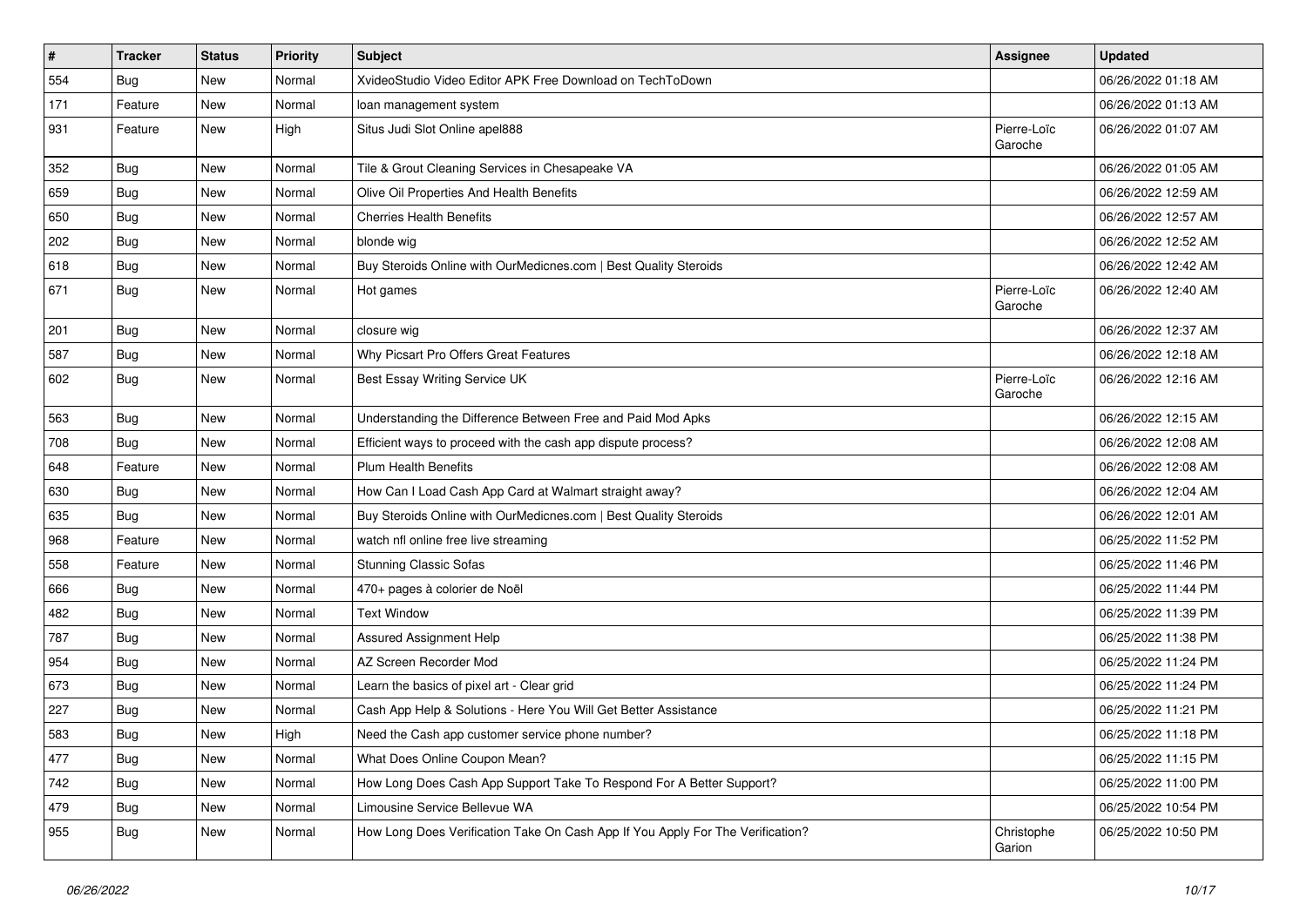| $\vert$ # | <b>Tracker</b> | <b>Status</b> | <b>Priority</b> | <b>Subject</b>                                                                                          | <b>Assignee</b>        | <b>Updated</b>      |
|-----------|----------------|---------------|-----------------|---------------------------------------------------------------------------------------------------------|------------------------|---------------------|
| 643       | <b>Bug</b>     | New           | Normal          | Oreo TV Apk Download                                                                                    |                        | 06/25/2022 10:46 PM |
| 63        | Feature        | New           | Normal          | Skip normalization step in mutation generation if it possible                                           | Pierre-Loïc<br>Garoche | 06/25/2022 10:31 PM |
| 763       | <b>Bug</b>     | New           | High            | How to Make a Ringtone on Your iPhone                                                                   |                        | 06/25/2022 10:31 PM |
| 800       | Bug            | New           | Normal          | Who Is an ETL Engineer                                                                                  |                        | 06/25/2022 10:31 PM |
| 1114      | Bug            | New           | Normal          | To control the car, all you must do is click to go left or right and release the button to go straight. |                        | 06/25/2022 10:15 PM |
| 956       | <b>Bug</b>     | New           | Normal          | <b>FNF Free Mods Online</b>                                                                             |                        | 06/25/2022 09:59 PM |
| 546       | Feature        | New           | Normal          | Quickbooks Error                                                                                        |                        | 06/25/2022 09:58 PM |
| 532       | <b>Bug</b>     | New           | Normal          | My Assignment Help                                                                                      |                        | 06/25/2022 09:55 PM |
| 1106      | Bug            | New           | Normal          | How Do I Get Cash App ++ Without Confronting Any Technical Glitches?                                    |                        | 06/25/2022 09:53 PM |
| 185       | <b>Bug</b>     | New           | Normal          | Non-Plagiarized Research Writing                                                                        |                        | 06/25/2022 09:34 PM |
| 710       | <b>Bug</b>     | New           | Normal          | Take Necessary Assistance If You Are Unable Activate Cash App Card                                      |                        | 06/25/2022 09:26 PM |
| 647       | Feature        | <b>New</b>    | Normal          | <b>Cranberry Health Benefits</b>                                                                        |                        | 06/25/2022 09:21 PM |
| 806       | Feature        | New           | Normal          | Go everywhere thanks to mapquest driving directions                                                     |                        | 06/25/2022 09:13 PM |
| 1103      | <b>Bug</b>     | New           | Normal          | Idle game fix bug                                                                                       |                        | 06/25/2022 09:08 PM |
| 139       | <b>Bug</b>     | New           | Normal          | relseo                                                                                                  |                        | 06/25/2022 09:04 PM |
| 979       | <b>Bug</b>     | New           | Normal          | Free Gas Cards for the Unemployed                                                                       |                        | 06/25/2022 09:02 PM |
| 668       | Bug            | New           | Normal          | Get to know Cash App Refund Process here                                                                |                        | 06/25/2022 08:53 PM |
| 731       | <b>Bug</b>     | New           | Normal          | Avail Of Cash App Customer Service If Unable To Down Cash App Mobile App?                               |                        | 06/25/2022 08:36 PM |
| 615       | <b>Bug</b>     | New           | Normal          | CheapestMedsShop   100% Safe Medicines Online in USA UK & AUS.                                          |                        | 06/25/2022 08:36 PM |
| 196       | <b>Bug</b>     | New           | Normal          | Homoeobazaar For Homeopathy Medicines                                                                   |                        | 06/25/2022 08:34 PM |
| 695       | <b>Bug</b>     | New           | Normal          | Refer Listas IPTV Apk                                                                                   |                        | 06/25/2022 08:23 PM |
| 484       | Bug            | New           | Normal          | UK best essay writing service                                                                           |                        | 06/25/2022 08:18 PM |
| 600       | <b>Bug</b>     | New           | Normal          | Play Store Pro                                                                                          |                        | 06/25/2022 08:17 PM |
| 225       | Bug            | New           | Normal          | instant personal loan                                                                                   |                        | 06/25/2022 08:11 PM |
| 450       | Bug            | New           | Normal          | Floor Stripping Quincy MA                                                                               |                        | 06/25/2022 08:06 PM |
| 552       | Feature        | New           | Normal          | Radio rfm and the benefits of radio rfm                                                                 |                        | 06/25/2022 08:02 PM |
| 457       | <b>Bug</b>     | New           | Normal          | Carpet Cleaning Medford MA                                                                              |                        | 06/25/2022 07:36 PM |
| 527       | Feature        | New           | Normal          | My Teachers                                                                                             |                        | 06/25/2022 07:28 PM |
| 704       | Bug            | New           | Normal          | Reach support team of Chime Customer Service for instant help                                           |                        | 06/25/2022 07:25 PM |
| 524       | <b>Bug</b>     | New           | Normal          | How Does Google Account Recovery Work If Your Account Is Hacked?                                        |                        | 06/25/2022 07:08 PM |
| 178       | <b>Bug</b>     | New           | Normal          | transparent lace wigs                                                                                   |                        | 06/25/2022 07:07 PM |
| 716       | <b>Bug</b>     | New           | Normal          | La celebración de un BabyShower.                                                                        |                        | 06/25/2022 06:52 PM |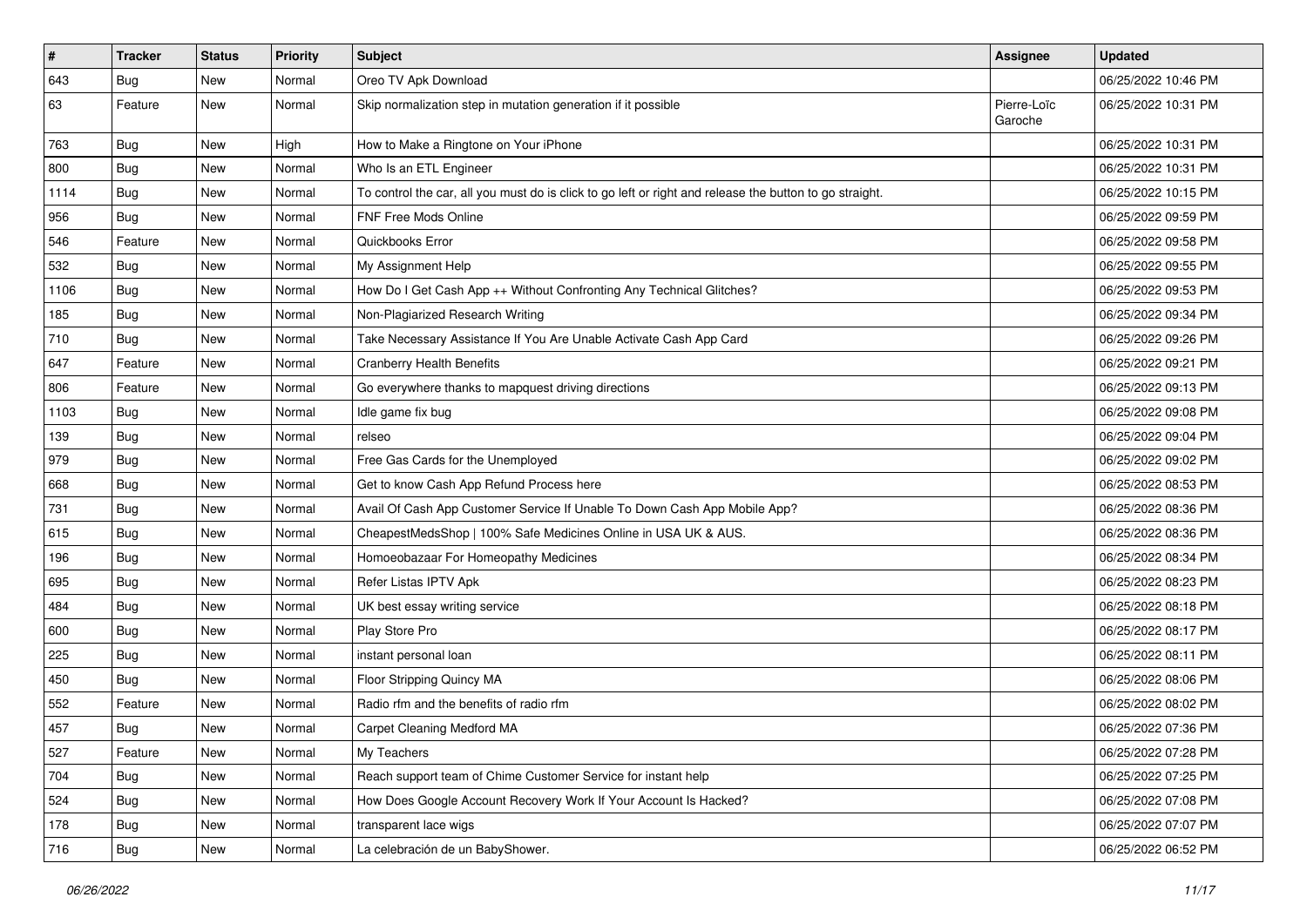| $\vert$ # | <b>Tracker</b> | <b>Status</b> | <b>Priority</b> | Subject                                                                          | <b>Assignee</b>        | <b>Updated</b>      |
|-----------|----------------|---------------|-----------------|----------------------------------------------------------------------------------|------------------------|---------------------|
| 564       | Bug            | New           | Normal          | How To Install RepelisPlus On Your Android Phone?                                |                        | 06/25/2022 06:46 PM |
| 579       | Bug            | New           | Normal          | YOUR CV MAKES YOUR FIRST IMPRESSION                                              | Christophe<br>Garion   | 06/25/2022 06:46 PM |
| 1024      | <b>Bug</b>     | New           | Normal          | How to choose the right broker                                                   |                        | 06/25/2022 06:23 PM |
| 1025      | Bug            | New           | Normal          | how to change the logo in wordpress                                              |                        | 06/25/2022 06:20 PM |
| 1026      | <b>Bug</b>     | New           | Normal          | New Puzzle Game for All Age - Dordle                                             |                        | 06/25/2022 06:17 PM |
| 1027      | <b>Bug</b>     | New           | Normal          | Word hurdle: Viral and Fun Online Game                                           |                        | 06/25/2022 06:13 PM |
| 526       | <b>Bug</b>     | New           | Normal          | Soundcloud to mp3 converter - Download Soundcloud songs                          |                        | 06/25/2022 05:36 PM |
| 804       | <b>Bug</b>     | New           | Normal          | Review                                                                           |                        | 06/25/2022 05:07 PM |
| 709       | <b>Bug</b>     | New           | Normal          | How To Load Cash App Card At Walmart Without Having To Face Any Hassle?          |                        | 06/25/2022 05:02 PM |
| 636       | <b>Bug</b>     | New           | Normal          | What is the most popular furniture color?                                        |                        | 06/25/2022 04:57 PM |
| 133       | <b>Bug</b>     | New           | Normal          | craftlabs                                                                        |                        | 06/25/2022 04:43 PM |
| 242       | Feature        | New           | Normal          | Descripción de Torque Pro MOD APK para Android                                   |                        | 06/25/2022 04:37 PM |
| 590       | Bug            | New           | Normal          | Follow proper initiatives to check my cash app card balance:                     |                        | 06/25/2022 04:29 PM |
| 483       | Bug            | New           | Normal          | UK best essay writing service                                                    |                        | 06/25/2022 04:05 PM |
| 634       | <b>Bug</b>     | New           | Normal          | Buy Vidalista Tablets (Tadalafil) at [\$25 OFF + Free Shipping] Vidalistatablets |                        | 06/25/2022 04:00 PM |
| 598       | <b>Bug</b>     | New           | Normal          | Universo s / f Download                                                          |                        | 06/25/2022 03:38 PM |
| 653       | Bug            | New           | Normal          | Jujube (Jinjoles): Properties And Health Benefits                                |                        | 06/25/2022 03:18 PM |
| 534       | <b>Bug</b>     | New           | Normal          | Know how to initiate cash app refund by contacting the technical team            | Pierre-Loïc<br>Garoche | 06/25/2022 02:56 PM |
| 720       | <b>Bug</b>     | <b>New</b>    | Normal          | How does Cash App Phone Number provide a quick treatment?                        |                        | 06/25/2022 02:32 PM |
| 556       | <b>Bug</b>     | New           | Normal          | Play Game Mod Apk With Your Friends                                              |                        | 06/25/2022 02:31 PM |
| 584       | Bug            | New           | Normal          | Want the cash app customer service number to check balance?                      |                        | 06/25/2022 02:30 PM |
| 722       | <b>Bug</b>     | New           | Normal          | Vergrößern Sie Instagram-Fotos mit instazoom                                     | Christophe<br>Garion   | 06/25/2022 02:24 PM |
| 667       | <b>Bug</b>     | New           | Normal          | What Is a Ringtone?                                                              |                        | 06/25/2022 02:04 PM |
| 703       | <b>Bug</b>     | New           | Normal          | For real-time help, dial Facebook customer service number                        |                        | 06/25/2022 02:00 PM |
| 619       | <b>Bug</b>     | New           | Normal          | Online Trusted Medicine Store in US for Health - Genericmedsupply                |                        | 06/25/2022 01:55 PM |
| 669       | Feature        | New           | Normal          | Nursing Assignment Help                                                          |                        | 06/25/2022 12:41 PM |
| 588       | <b>Bug</b>     | New           | Normal          | YouTube Vanced Apk Manager App - Como instalá-lo                                 |                        | 06/25/2022 12:21 PM |
| 689       | Bug            | New           | Normal          | How to use twitch.tv/activate?                                                   |                        | 06/25/2022 12:12 PM |
| 715       | <b>Bug</b>     | New           | Normal          | Puppy Playtime Descargar gratis                                                  |                        | 06/25/2022 12:10 PM |
| 808       | Bug            | New           | Normal          | Sinnvolle Guten-Morgen-Grüße                                                     |                        | 06/25/2022 12:09 PM |
| 347       | <b>Bug</b>     | New           | Normal          | Eco/Green Cleaning Services in Chesapeake VA                                     |                        | 06/25/2022 12:06 PM |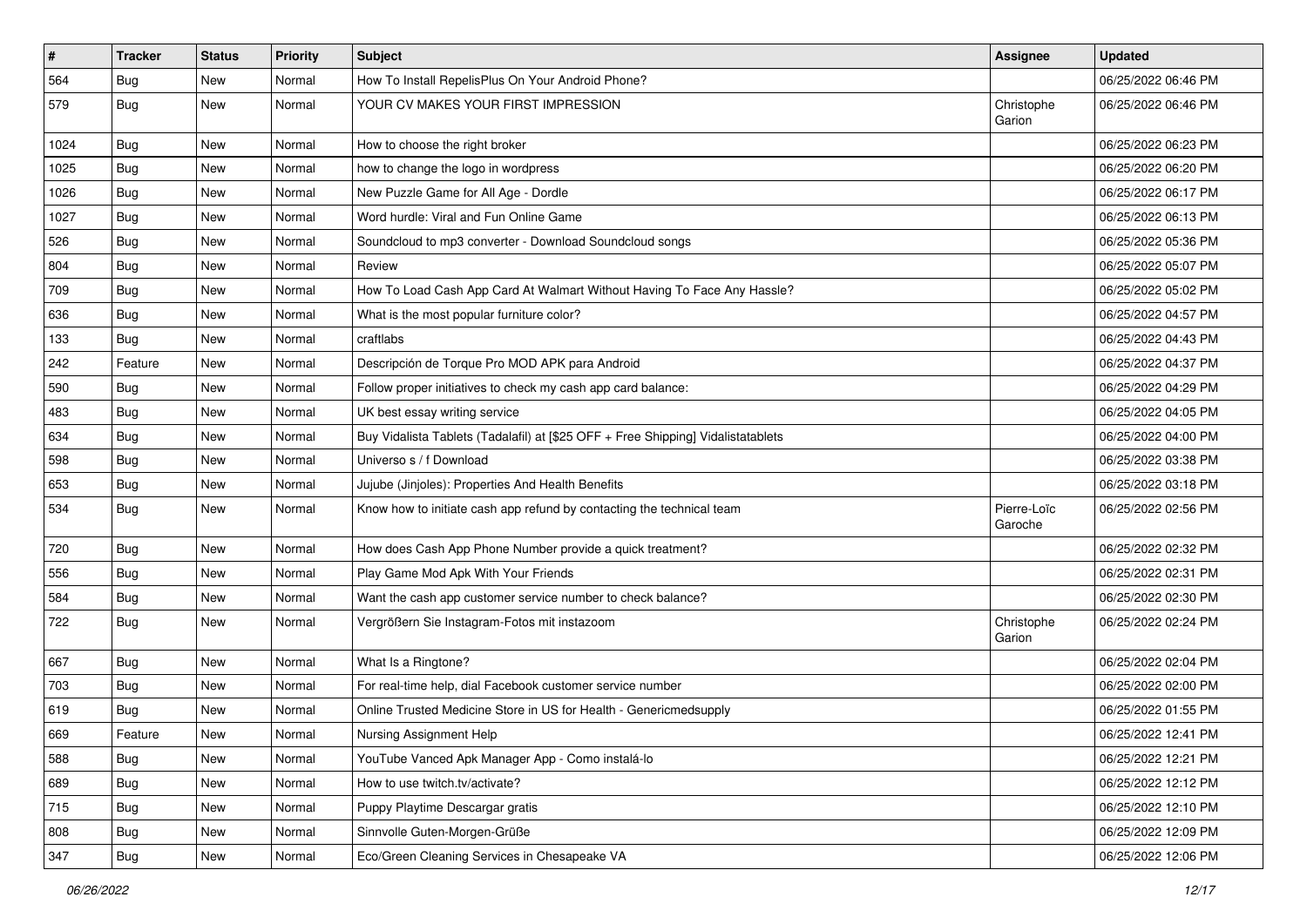| $\vert$ # | <b>Tracker</b> | <b>Status</b> | Priority | <b>Subject</b>                                                                                                                                                                                                                                                        | <b>Assignee</b>        | <b>Updated</b>      |
|-----------|----------------|---------------|----------|-----------------------------------------------------------------------------------------------------------------------------------------------------------------------------------------------------------------------------------------------------------------------|------------------------|---------------------|
| 723       | <b>Bug</b>     | <b>New</b>    | High     | The best horror game in 2021                                                                                                                                                                                                                                          | Christophe<br>Garion   | 06/25/2022 11:56 AM |
| 805       | Bug            | New           | Normal   | Ketamine Online Store                                                                                                                                                                                                                                                 | Christophe<br>Garion   | 06/25/2022 11:28 AM |
| 173       | Feature        | <b>New</b>    | Normal   | private limited company registration                                                                                                                                                                                                                                  |                        | 06/25/2022 11:13 AM |
| 683       | Feature        | <b>New</b>    | Normal   | Game creation                                                                                                                                                                                                                                                         |                        | 06/25/2022 11:12 AM |
| 724       | Bug            | <b>New</b>    | Normal   | Dial Chime Customer support number for a quick response                                                                                                                                                                                                               |                        | 06/25/2022 10:58 AM |
| 538       | Bug            | New           | Normal   | Will cash app refund money if scammed quickly?                                                                                                                                                                                                                        |                        | 06/25/2022 10:20 AM |
| 518       | <b>Bug</b>     | <b>New</b>    | Normal   | How To Check The Balance Of Cash App Account By Taking Cash App Support?                                                                                                                                                                                              |                        | 06/25/2022 10:09 AM |
| 765       | Bug            | <b>New</b>    | Normal   | Follow proper initiatives to check my cash app                                                                                                                                                                                                                        |                        | 06/25/2022 10:08 AM |
| 239       | <b>Bug</b>     | New           | Normal   | Algunas características más de Choices MOD APK                                                                                                                                                                                                                        |                        | 06/25/2022 10:05 AM |
| 143       | <b>Bug</b>     | New           | Normal   | Bob lace front wigs                                                                                                                                                                                                                                                   |                        | 06/25/2022 10:05 AM |
| 641       | <b>Bug</b>     | <b>New</b>    | Normal   | Get Best Economics Dissertation Writing Service                                                                                                                                                                                                                       |                        | 06/25/2022 10:04 AM |
| 672       | <b>Bug</b>     | <b>New</b>    | Normal   | The easiest way to delete ringtones on iPhone                                                                                                                                                                                                                         |                        | 06/25/2022 10:02 AM |
| 138       | <b>Bug</b>     | New           | Normal   | own-sweethome                                                                                                                                                                                                                                                         |                        | 06/25/2022 09:59 AM |
| 593       | Bug            | New           | Normal   | Eiffel Spark Ultimate C2 SN series is a fully synthetic range of advanced performance engine oils blended in high<br>performance fully synthetic (PAO - polyalphaolefin) basestocks fortified with advanced technology additive<br>system, specifically formulated to |                        | 06/25/2022 09:51 AM |
| 711       | Bug            | <b>New</b>    | Normal   | Human Fall Flat Apk Download                                                                                                                                                                                                                                          |                        | 06/25/2022 09:44 AM |
| 740       | Feature        | <b>New</b>    | Normal   | Online Thesis Help USA                                                                                                                                                                                                                                                |                        | 06/25/2022 09:42 AM |
| 1126      | <b>Bug</b>     | <b>New</b>    | Normal   | 1PLSD                                                                                                                                                                                                                                                                 |                        | 06/25/2022 09:36 AM |
| 474       | <b>Bug</b>     | <b>New</b>    | Normal   | Floor Waxing Arlington MA                                                                                                                                                                                                                                             |                        | 06/25/2022 09:26 AM |
| 149       | <b>Bug</b>     | <b>New</b>    | Normal   | dftgy                                                                                                                                                                                                                                                                 |                        | 06/25/2022 07:33 AM |
| 207       | Feature        | <b>New</b>    | Low      | real estate lead conversion                                                                                                                                                                                                                                           |                        | 06/25/2022 07:24 AM |
| 114       | <b>Bug</b>     | <b>New</b>    | Normal   | <b>Medical Research Writing Services</b>                                                                                                                                                                                                                              |                        | 06/25/2022 07:20 AM |
| 651       | Bug            | <b>New</b>    | Normal   | <b>Salmon Health Benefits</b>                                                                                                                                                                                                                                         |                        | 06/25/2022 07:05 AM |
| 684       | <b>Bug</b>     | <b>New</b>    | Normal   | Difference between paper map and online map                                                                                                                                                                                                                           |                        | 06/25/2022 06:57 AM |
| 780       | <b>Bug</b>     | <b>New</b>    | Normal   | <b>Best Whatsapp Modified APKs</b>                                                                                                                                                                                                                                    | Pierre-Loïc<br>Garoche | 06/25/2022 06:54 AM |
| 317       | <b>Bug</b>     | <b>New</b>    | Normal   | Eco/Green Cleaning Services in Virginia Beach VA                                                                                                                                                                                                                      |                        | 06/25/2022 06:50 AM |
| 164       | Bug            | <b>New</b>    | Normal   | dfgbd                                                                                                                                                                                                                                                                 |                        | 06/25/2022 06:49 AM |
| 595       | Bug            | <b>New</b>    | Normal   | RFM Online - une révolution dans la gestion de l'identité numérique                                                                                                                                                                                                   |                        | 06/25/2022 06:29 AM |
| 726       | <b>Bug</b>     | <b>New</b>    | Normal   | Mobile Application Development Services                                                                                                                                                                                                                               |                        | 06/25/2022 06:02 AM |
| 697       | <b>Bug</b>     | <b>New</b>    | Normal   | How to Descargar Pura TV For Android                                                                                                                                                                                                                                  |                        | 06/25/2022 06:01 AM |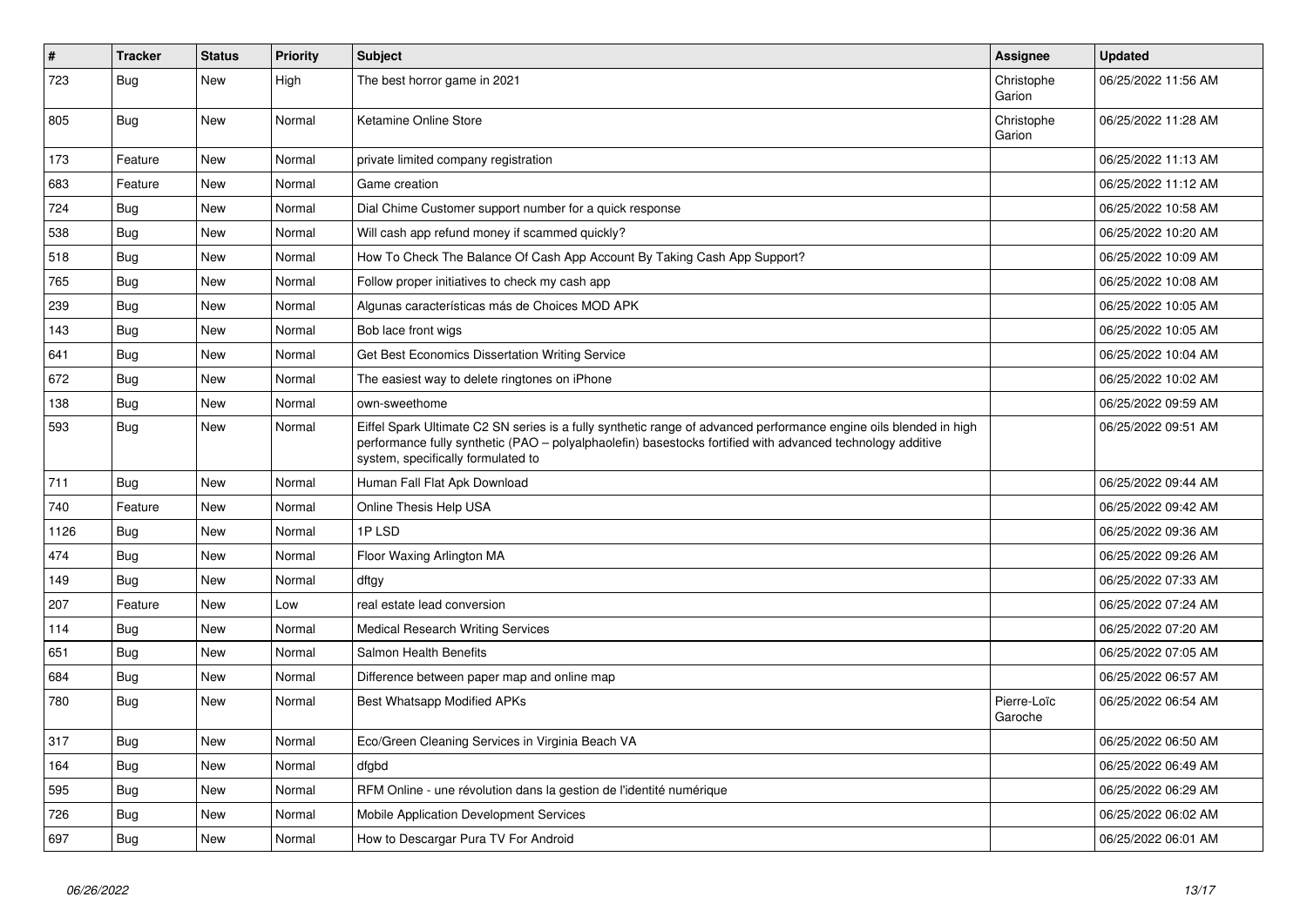| $\pmb{\#}$ | <b>Tracker</b> | <b>Status</b> | <b>Priority</b> | Subject                                                                                                      | Assignee               | <b>Updated</b>      |
|------------|----------------|---------------|-----------------|--------------------------------------------------------------------------------------------------------------|------------------------|---------------------|
| 224        | Feature        | New           | Normal          | Instant Personal Loan                                                                                        | Pierre-Loïc<br>Garoche | 06/25/2022 05:58 AM |
| 571        | <b>Bug</b>     | New           | Normal          | How may the Cash app dispute your trade?                                                                     | Pierre-Loïc<br>Garoche | 06/25/2022 05:15 AM |
| 793        | Feature        | New           | Urgent          | Where can I find cheap FIFA coins?                                                                           | Pierre-Loïc<br>Garoche | 06/25/2022 05:05 AM |
| 769        | Bug            | New           | Normal          | check my cash app                                                                                            |                        | 06/25/2022 04:55 AM |
| 533        | Bug            | New           | Normal          | How to complete the homework assignments in economics in the easiest way?                                    |                        | 06/25/2022 04:41 AM |
| 645        | Bug            | New           | Normal          | thong tin chinh xac nhat hom nay                                                                             |                        | 06/25/2022 04:16 AM |
| 605        | Feature        | New           | Normal          | What will the future of logo design be like?                                                                 |                        | 06/25/2022 03:02 AM |
| 280        | <b>Bug</b>     | New           | Normal          | Pacific Web Design                                                                                           |                        | 06/25/2022 02:56 AM |
| 315        | Bug            | New           | Normal          | Dissertation help UK                                                                                         |                        | 06/25/2022 02:51 AM |
| 235        | Bug            | <b>New</b>    | Low             | HP Printer Assistant Software   Download & Install HP Assistant                                              |                        | 06/25/2022 02:09 AM |
| 113        | <b>Bug</b>     | New           | Normal          | ufc 254 live                                                                                                 |                        | 06/25/2022 01:50 AM |
| 206        | Bug            | New           | Low             | <b>Cheap Electric Bikes</b>                                                                                  |                        | 06/25/2022 01:44 AM |
| 690        | <b>Bug</b>     | New           | Normal          | campervan hire                                                                                               |                        | 06/25/2022 01:32 AM |
| 781        | <b>Bug</b>     | New           | Normal          | Free Whatsapp Group to Join                                                                                  |                        | 06/25/2022 01:25 AM |
| 794        | Feature        | New           | Normal          | Safe place to buy fifa coins                                                                                 |                        | 06/25/2022 12:53 AM |
| 637        | Feature        | New           | Normal          | Why do the Outlook rules not work in my account?                                                             |                        | 06/25/2022 12:51 AM |
| 129        | Bug            | New           | Normal          | xcvgbgh                                                                                                      |                        | 06/25/2022 12:48 AM |
| 344        | Bug            | New           | Normal          | Odor Removal Services in Chesapeake VA                                                                       |                        | 06/25/2022 12:42 AM |
| 802        | Bug            | New           | Normal          | Who Is an ETL Engineer                                                                                       |                        | 06/25/2022 12:34 AM |
| 170        | Feature        | New           | Normal          | top mba colleges in bangalore                                                                                |                        | 06/25/2022 12:33 AM |
| 182        | <b>Bug</b>     | New           | Normal          | <b>Healthcare Custom Writing Services</b>                                                                    |                        | 06/25/2022 12:31 AM |
| 611        | Feature        | New           | Normal          | Buy All Modafinil & Armodafinil Tablets @Buy Modafinil US                                                    |                        | 06/25/2022 12:31 AM |
| 123        | <b>Bug</b>     | New           | Normal          | https://www.reddit.com/r/NRLgrandfinal2020/                                                                  |                        | 06/25/2022 12:24 AM |
| 240        | Feature        | New           | Normal          | Juego interesante de Dragon Ball Legends MOD APK                                                             |                        | 06/25/2022 12:21 AM |
| 489        | <b>Bug</b>     | New           | Normal          | Get cash app refund instantly if sent to the wrong person                                                    |                        | 06/25/2022 12:09 AM |
| 809        | <b>Bug</b>     | New           | Normal          | Smash Karts - immerse yourself in the exciting race                                                          |                        | 06/24/2022 11:37 PM |
| 565        | <b>Bug</b>     | New           | Normal          | How To Install RepelisPlus On Your Android Phone?                                                            |                        | 06/24/2022 11:27 PM |
| 610        | Feature        | New           | Normal          | CheapestMedsShop 100% Safe Medicines Online in USA UK & AUS.                                                 |                        | 06/24/2022 11:23 PM |
| 801        | Bug            | New           | Normal          | Who Is an ETL Engineer                                                                                       |                        | 06/24/2022 11:18 PM |
| 210        | <b>Bug</b>     | New           | Normal          | Issue with check symbol in Cash App? Dial assist number with calling Cash App customer service phone number. |                        | 06/24/2022 10:52 PM |
| 316        | Bug            | New           | Normal          | Finden Sie den besten Klingelton für Ihr Telefon                                                             |                        | 06/24/2022 10:28 PM |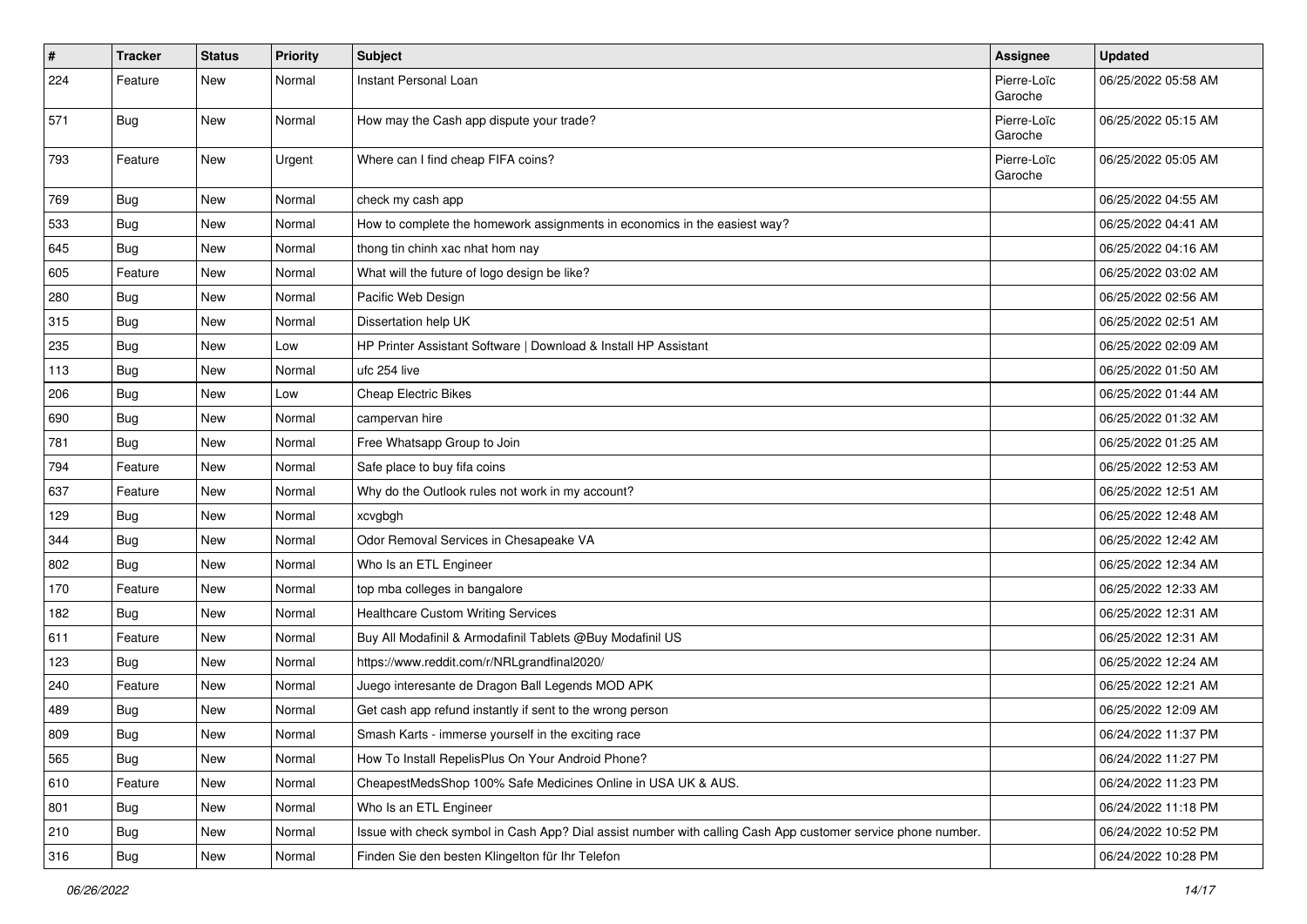| $\vert$ # | <b>Tracker</b> | <b>Status</b> | <b>Priority</b> | <b>Subject</b>                                                                      | <b>Assignee</b>        | <b>Updated</b>      |
|-----------|----------------|---------------|-----------------|-------------------------------------------------------------------------------------|------------------------|---------------------|
| 721       | <b>Bug</b>     | New           | Normal          | Cómo instalar un Mod Apk                                                            |                        | 06/24/2022 09:39 PM |
| 707       | Bug            | New           | Normal          | Why Accounting Assignments Are Beneficial For The Students?                         | Pierre-Loïc<br>Garoche | 06/24/2022 09:16 PM |
| 629       | <b>Bug</b>     | New           | Normal          | How Can I Load Cash App Card at Walmart straight away?                              |                        | 06/24/2022 07:55 PM |
| 461       | Bug            | New           | Normal          | Germs Removal Medford MA                                                            |                        | 06/24/2022 05:59 PM |
| 603       | <b>Bug</b>     | New           | Normal          | Premiere gratuito da lista de IPTV                                                  |                        | 06/24/2022 05:30 PM |
| 543       | Feature        | New           | Normal          | Get tech assistance with customer support on ATT Yahoo email login issue.           |                        | 06/24/2022 05:08 PM |
| 616       | Bug            | New           | Normal          | Buy Anavar Tablets   Anavar For Sale in USA, UK & Australia                         |                        | 06/24/2022 03:52 PM |
| 701       | <b>Bug</b>     | New           | Normal          | Why Law Essay Helper UK is Necessary?                                               |                        | 06/24/2022 03:17 PM |
| 516       | <b>Bug</b>     | New           | Normal          | Does Cash App Help To Get Cash App Refund Without Any Interruption?                 |                        | 06/24/2022 01:56 PM |
| 782       | <b>Bug</b>     | New           | Normal          | Comment faire une sonnerie téléphonique                                             |                        | 06/24/2022 01:32 PM |
| 803       | Feature        | New           | High            | Ketamine Online Store                                                               | Pierre-Loïc<br>Garoche | 06/24/2022 01:24 PM |
| 561       | <b>Bug</b>     | New           | Normal          | Enjoy the Full YouTube Premium Experience With YouTube Premium Membership           |                        | 06/24/2022 11:10 AM |
| 599       | <b>Bug</b>     | New           | Normal          | Do you know how to delete cash app account from your computer?                      |                        | 06/24/2022 10:42 AM |
| 559       | Bug            | New           | High            | What Are Permission For Applications like Facebook Sending MMS?                     |                        | 06/24/2022 10:07 AM |
| 285       | <b>Bug</b>     | New           | Normal          | Have you ever written an essay?                                                     |                        | 06/24/2022 09:38 AM |
| 1125      | Bug            | New           | Normal          | What is Wordscapes?                                                                 |                        | 06/24/2022 09:05 AM |
| 661       | Bug            | New           | Normal          | Turbo VPN MOD APK Download                                                          |                        | 06/24/2022 08:51 AM |
| 762       | Bug            | New           | Normal          | How To Add Money To A Cash App Card If Struggling With Low Amount?                  |                        | 06/24/2022 07:48 AM |
| 736       | Bug            | <b>New</b>    | Normal          | I Want to Edit in My Website (transfer-factor.net) Unfortunately, Unable to Edit It |                        | 06/24/2022 07:32 AM |
| 1100      | Feature        | New           | Low             | <b>Food Products</b>                                                                | Pierre-Loïc<br>Garoche | 06/24/2022 07:28 AM |
| 678       | <b>Bug</b>     | New           | Normal          | How to be a winner in buidnow gg                                                    |                        | 06/24/2022 06:57 AM |
| 725       | Feature        | New           | Normal          | What are memo writing services design                                               |                        | 06/24/2022 06:24 AM |
| 655       | Bug            | New           | Normal          | <b>Eggplant Health Benefits</b>                                                     |                        | 06/24/2022 05:17 AM |
| 1124      | <b>Bug</b>     | New           | Normal          | Cookie clicker unblocked                                                            |                        | 06/24/2022 05:14 AM |
| 688       | <b>Bug</b>     | New           | Normal          | How to use twitch.tv/activate?                                                      |                        | 06/24/2022 04:16 AM |
| 1123      | Bug            | New           | Normal          | Where To Watch FIFA World Cup 2022                                                  |                        | 06/24/2022 03:51 AM |
| 761       | Bug            | New           | Normal          | What is it about basketball that makes it so popular in the United States?          | Corentin<br>Lauverjat  | 06/24/2022 03:48 AM |
| 134       | <b>Bug</b>     | New           | Normal          | wisegolfers                                                                         |                        | 06/24/2022 03:34 AM |
| 222       | <b>Bug</b>     | New           | Normal          | Social Profile links                                                                |                        | 06/24/2022 02:53 AM |
| 933       | Bug            | New           | Normal          | How Can I Watch Movies on My Mobile Phone                                           |                        | 06/24/2022 12:55 AM |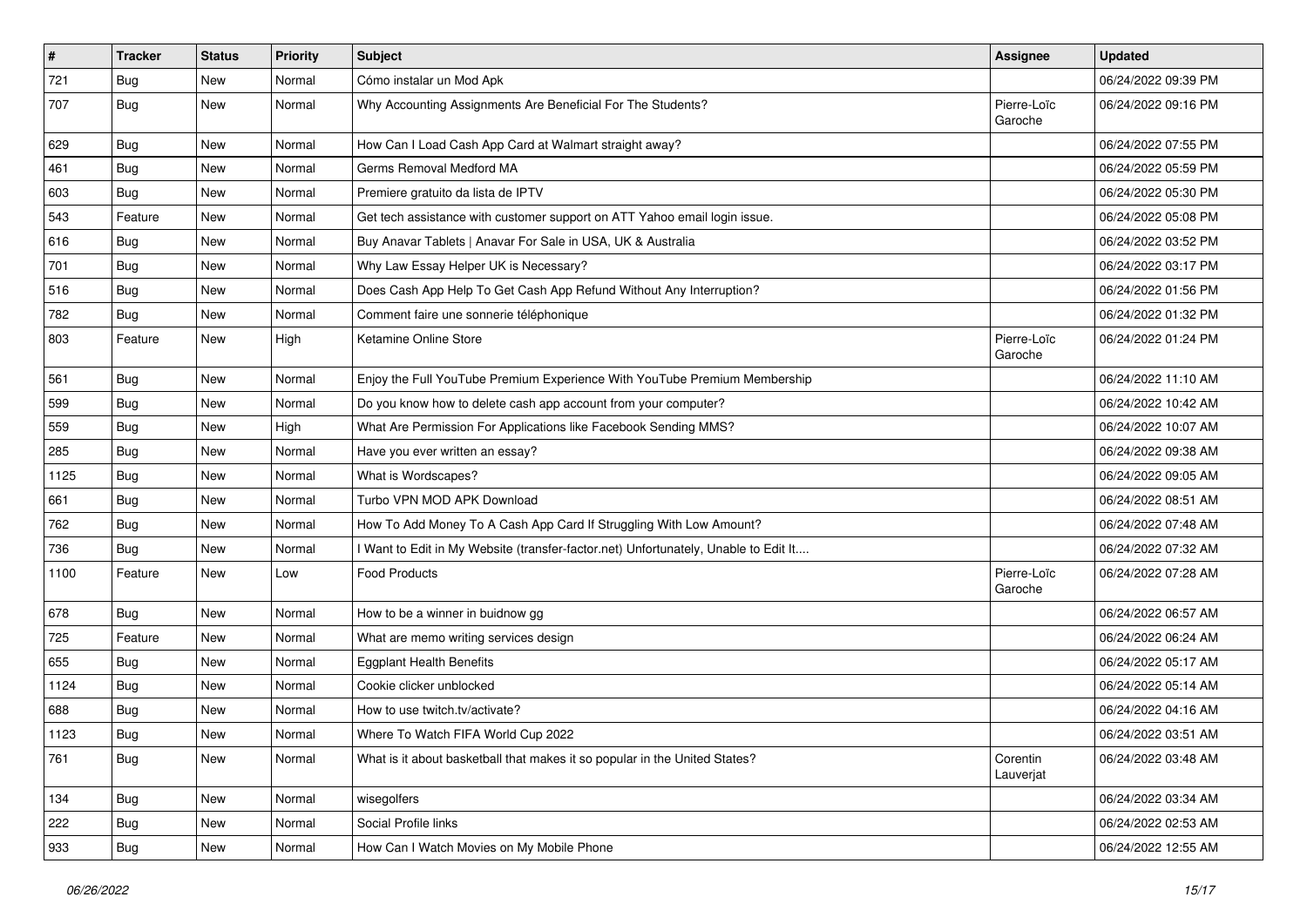| $\vert$ # | <b>Tracker</b> | <b>Status</b> | <b>Priority</b> | <b>Subject</b>                                                                      | Assignee               | <b>Updated</b>      |
|-----------|----------------|---------------|-----------------|-------------------------------------------------------------------------------------|------------------------|---------------------|
| 172       | Feature        | <b>New</b>    | Normal          | pgdm colleges in bangalore                                                          |                        | 06/23/2022 10:47 PM |
| 145       | <b>Bug</b>     | <b>New</b>    | Normal          | abdulbaissagar                                                                      |                        | 06/23/2022 10:46 PM |
| 550       | <b>Bug</b>     | <b>New</b>    | Normal          | Nederland FM - beste manieren om naar internationale radio op internet te luisteren |                        | 06/23/2022 08:56 PM |
| 656       | Bug            | New           | Normal          | Kiwi Nutrition Facts And Health Benefits                                            |                        | 06/23/2022 05:18 PM |
| 594       | Feature        | <b>New</b>    | Normal          | How does research proposal help online make it easy for me?                         |                        | 06/23/2022 04:40 PM |
| 1105      | <b>Bug</b>     | New           | High            | What is Mahjong online?                                                             |                        | 06/23/2022 04:02 PM |
| 271       | Feature        | New           | Normal          | Fashion                                                                             |                        | 06/23/2022 02:36 PM |
| 693       | Feature        | <b>New</b>    | Normal          | How To Get My Money Back From The Cash App To Your Wallet?                          |                        | 06/23/2022 02:32 PM |
| 816       | <b>Bug</b>     | <b>New</b>    | Normal          | Play Scribble io fun with everyone                                                  |                        | 06/23/2022 10:52 AM |
| 576       | <b>Bug</b>     | <b>New</b>    | Normal          | So laden Sie ein Instagram-Bild herunter                                            |                        | 06/23/2022 09:23 AM |
| 460       | <b>Bug</b>     | New           | Normal          | <b>Floor Cleaning Medford MA</b>                                                    |                        | 06/23/2022 08:39 AM |
| 815       | Bug            | New           | Normal          | how do i call cash app customer service                                             | Xavier Thirioux        | 06/23/2022 08:36 AM |
| 471       | Bug            | New           | Normal          | Residential Floor Cleaning Westchester MA                                           |                        | 06/23/2022 07:55 AM |
| 174       | Feature        | New           | Normal          | Digital Marketing Philadelphia                                                      |                        | 06/23/2022 07:06 AM |
| 654       | Feature        | New           | Normal          | <b>Peach Health Benefits</b>                                                        |                        | 06/23/2022 05:34 AM |
| 632       | Bug            | <b>New</b>    | Normal          | CheapestMedsShop   100% Safe Medicines Online in UK & AUS.                          |                        | 06/23/2022 05:23 AM |
| 1122      | Bug            | <b>New</b>    | Normal          | Count the number of words on the Microsoft Word application in the phone            |                        | 06/23/2022 04:19 AM |
| 313       | <b>Bug</b>     | New           | Normal          | Water Extraction Services in Virginia Beach VA                                      |                        | 06/23/2022 02:14 AM |
| 766       | Bug            | New           | Normal          | Pobreflix Mod APK Review                                                            |                        | 06/23/2022 01:39 AM |
| 562       | Bug            | New           | Normal          | Learn Basic Mahjong Rules                                                           |                        | 06/23/2022 12:48 AM |
| 245       | Bug            | New           | Normal          | Write My Essay For Me Cheap                                                         |                        | 06/22/2022 05:30 PM |
| 926       | <b>Bug</b>     | New           | Normal          | tavor 7                                                                             |                        | 06/22/2022 05:08 PM |
| 155       | <b>Bug</b>     | New           | Normal          | Cant access my cash app account                                                     | Pierre-Loïc<br>Garoche | 06/22/2022 02:15 PM |
| 681       | Feature        | New           | High            | <b>Online Class</b>                                                                 |                        | 06/22/2022 01:12 PM |
| 1121      | <b>Bug</b>     | New           | Normal          | LustreC do not run                                                                  |                        | 06/22/2022 08:43 AM |
| 796       | <b>Bug</b>     | New           | Normal          | How Does Cash App $++$ actually work and What is the process of it                  |                        | 06/22/2022 07:03 AM |
| 614       | Bug            | New           | Normal          | Como baixar o MOD APK no celular                                                    |                        | 06/22/2022 04:46 AM |
| 606       | Feature        | New           | Normal          | Play unblocked cookie crush 3                                                       | Pierre-Loïc<br>Garoche | 06/22/2022 04:12 AM |
| 262       | <b>Bug</b>     | <b>New</b>    | Normal          | It this true to dealing Wuth                                                        |                        | 06/22/2022 04:07 AM |
| 786       | Bug            | New           | Normal          | Best Assignment Help in Australia & UK                                              |                        | 06/21/2022 09:28 PM |
| 1069      | Bug            | New           | Normal          | how to get cash app support phone number 24*7 available                             |                        | 06/21/2022 08:36 PM |